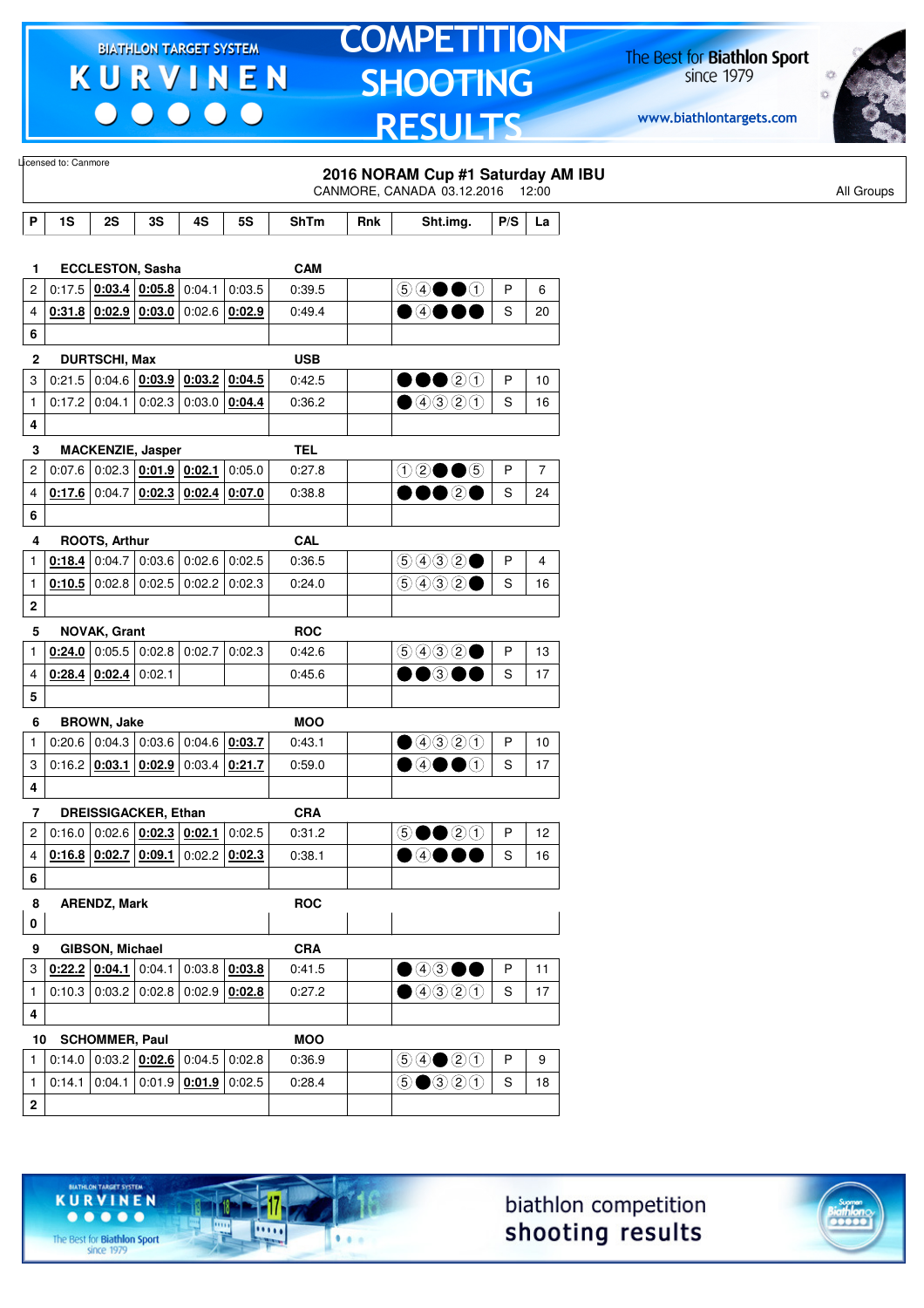00000

# **TOMPETITION SHOOTING RESULTS**

The Best for **Biathlon Sport**<br>since 1979

www.biathlontargets.com



.....

|                | Licensed to: Canmore |                                                                            |                          |                 |           |                      |     | 2016 NORAM Cup #1 Saturday AM IBU                      |              |    |
|----------------|----------------------|----------------------------------------------------------------------------|--------------------------|-----------------|-----------|----------------------|-----|--------------------------------------------------------|--------------|----|
|                |                      |                                                                            |                          |                 |           |                      |     | CANMORE, CANADA 03.12.2016 12:00                       |              |    |
| P              | 1S                   | 2S                                                                         | 3S                       | 4S              | <b>5S</b> | ShTm                 | Rnk | Sht.img.                                               | P/S          | La |
|                |                      |                                                                            |                          |                 |           |                      |     |                                                        |              |    |
| 11<br>2        |                      | <b>ELLINGSON, Jakob</b><br>$0.19.3$ 0:03.7 0:03.3                          |                          | 0:03.1          | 0:03.5    | <b>LNR</b><br>0:37.4 |     |                                                        | P            | 11 |
| 1              |                      | 0.15.9   0.02.9   0.03.7   0.02.6                                          |                          |                 | 0:02.4    | 0:29.9               |     | $\bigcirc$ $\bigcirc$ $\bigcirc$ $\bigcirc$ $\bigcirc$ | S            | 16 |
| 3              |                      |                                                                            |                          |                 |           |                      |     |                                                        |              |    |
|                | 12                   | MILLAR, Aidan                                                              |                          |                 |           | <b>BAT</b>           |     |                                                        |              |    |
| 1              | 0:19.1               | 0:02.1                                                                     |                          | $0:01.9$ 0:02.3 | 0:01.8    | 0:30.3               |     | ①③③③                                                   | P            | 15 |
| $\mathbf{1}$   |                      | $0:13.4$ 0:02.1                                                            | 0:02.4                   | 0:01.9          | 0:01.8    | 0:23.6               |     | $\circledcirc \circledcirc \bullet \circlearrowleft$   | S            | 18 |
| 2              |                      |                                                                            |                          |                 |           |                      |     |                                                        |              |    |
| 13             |                      | <b>GERWING, Nate</b>                                                       |                          |                 |           | <b>ROC</b>           |     |                                                        |              |    |
| $\overline{c}$ |                      | $0.22.6$ 0:03.7 0:03.1                                                     |                          | 0:03.1          | 0:03.2    | 0:40.5               |     | $\bigcirc$ 4320                                        | P            | 15 |
| $\overline{c}$ |                      | $0:20.9$ 0:03.4 0:02.7                                                     |                          | 0:03.7          | 0:02.7    | 0:51.8               |     | $\bigcirc$ 40 20                                       | S            | 16 |
| 4              |                      |                                                                            |                          |                 |           |                      |     |                                                        |              |    |
| 14             |                      | NAKADA, Tadhg                                                              |                          |                 |           | <b>NAT</b>           |     |                                                        |              |    |
| 2              |                      | $0.24.9$ 0.02.7 0.03.0 0.02.2                                              |                          |                 | 0:02.2    | 0:39.2               |     | 123●●                                                  | P            | 13 |
| 4              |                      | 0.21.2   0.03.8   0.02.9   0.03.3                                          |                          |                 | 0:02.8    | 0:40.9               |     | $\bullet\bullet$ 300                                   | S            | 19 |
| 6              |                      |                                                                            |                          |                 |           |                      |     |                                                        |              |    |
|                | 15                   | <b>HOWE, Alexander</b>                                                     |                          |                 |           | <b>CRA</b>           |     |                                                        |              |    |
| 2              |                      | $0:23.0$ 0:04.5 0:03.1                                                     |                          | 0:04.3          | 0:02.8    | 0:41.6               |     | $\bullet$ 0032                                         | P            | 12 |
| $\mathbf{1}$   |                      | 0.18.9   0.03.8   0.02.3   0.02.4                                          |                          |                 | 0.02.3    | 1:32.4               |     | $\textcircled{\small{1}}$                              | S            | 18 |
| 3              |                      |                                                                            |                          |                 |           |                      |     |                                                        |              |    |
| 16             |                      | PREMOZE, Simon                                                             |                          |                 |           | <b>IND</b>           |     |                                                        |              |    |
| 3              |                      | $0:12.6$ 0:03.2 0:02.0                                                     |                          | 0:04.3          | 0:02.7    | 0:27.5               |     | ⊕2●●●                                                  | P            | 8  |
| 3              |                      | $0:13.6   0:03.6   0:02.9   0:03.1   0:03.1$                               |                          |                 |           | 0:32.6               |     | 12●●●                                                  | S            | 20 |
| 6              |                      |                                                                            |                          |                 |           |                      |     |                                                        |              |    |
|                | 17                   | <b>THOMPSON, Beau</b>                                                      |                          |                 |           | <b>FOO</b>           |     |                                                        |              |    |
| 3              |                      | $\left  \frac{0.22.2}{0.05.3} \right  0.03.3 \left  0.03.5 \right  0.03.4$ |                          |                 |           | 0:42.9               |     | $\bullet$ 4300                                         | $\mathsf{P}$ | 13 |
| 2              |                      | $0:17.1$   $0:03.4$   $0:02.6$   $0:02.7$   0:02.6                         |                          |                 |           | 0:35.3               |     | <b>⑤●③●</b> ①                                          | S            | 16 |
| 5              |                      |                                                                            |                          |                 |           |                      |     |                                                        |              |    |
| 18             |                      | <b>STRUM, Matthew</b>                                                      |                          |                 |           | <b>BAT</b>           |     |                                                        |              |    |
| 2              |                      | 0:15.6 $\vert$ 0:07.1 $\vert$ 0:03.2 $\vert$ 0:02.7 $\vert$ 0:04.6         |                          |                 |           | 0:37.8               |     | $\circledcirc$ $\bullet$ $\circledcirc$                | P            | 12 |
| 0              |                      | $0:14.1$ 0:03.0 0:02.8 0:03.5 0:03.0                                       |                          |                 |           | 0:29.2               |     | 9990                                                   | S            | 18 |
| $\mathbf 2$    |                      |                                                                            |                          |                 |           |                      |     |                                                        |              |    |
| 19             |                      | <b>BOWLER, Bill</b>                                                        |                          |                 |           | <b>WB</b>            |     |                                                        |              |    |
| 0              | 0:28.7               |                                                                            | 0.02.7   0.02.9   0.03.0 |                 | 0:03.0    | 0:44.7               |     | 02305                                                  | P            | 11 |
| $\mathbf{1}$   |                      | $0.07.4$ 0.01.0 0.02.9 0.02.7                                              |                          |                 | 0:02.5    | 0:21.0               |     | 0234                                                   | S            | 18 |
| 1              |                      |                                                                            |                          |                 |           |                      |     |                                                        |              |    |
|                |                      |                                                                            |                          |                 |           |                      |     |                                                        |              |    |
| 20<br>1        |                      | ALGRA, Jarod<br>$0:25.6$ $0:03.2$ 0:03.0 0:02.8 0:02.9                     |                          |                 |           | <b>WES</b><br>0:41.7 |     | $\bigcirc \bigcirc \bigcirc \bigcirc \bigcirc$         | P            | 5  |
| 0              |                      | $0.19.6$ 0.04.1 0.03.3 0.03.0                                              |                          |                 | 0:02.9    | 0:36.8               |     | 9990                                                   | S            | 17 |
| 1              |                      |                                                                            |                          |                 |           |                      |     |                                                        |              |    |
|                |                      |                                                                            |                          |                 |           |                      |     |                                                        |              |    |
|                |                      |                                                                            |                          |                 |           | ➤                    |     |                                                        |              |    |

biathlon competition shooting results



**KURVINEN** 

**1217** 

 $\overline{\mathbf{m}}$ 

 $\bullet$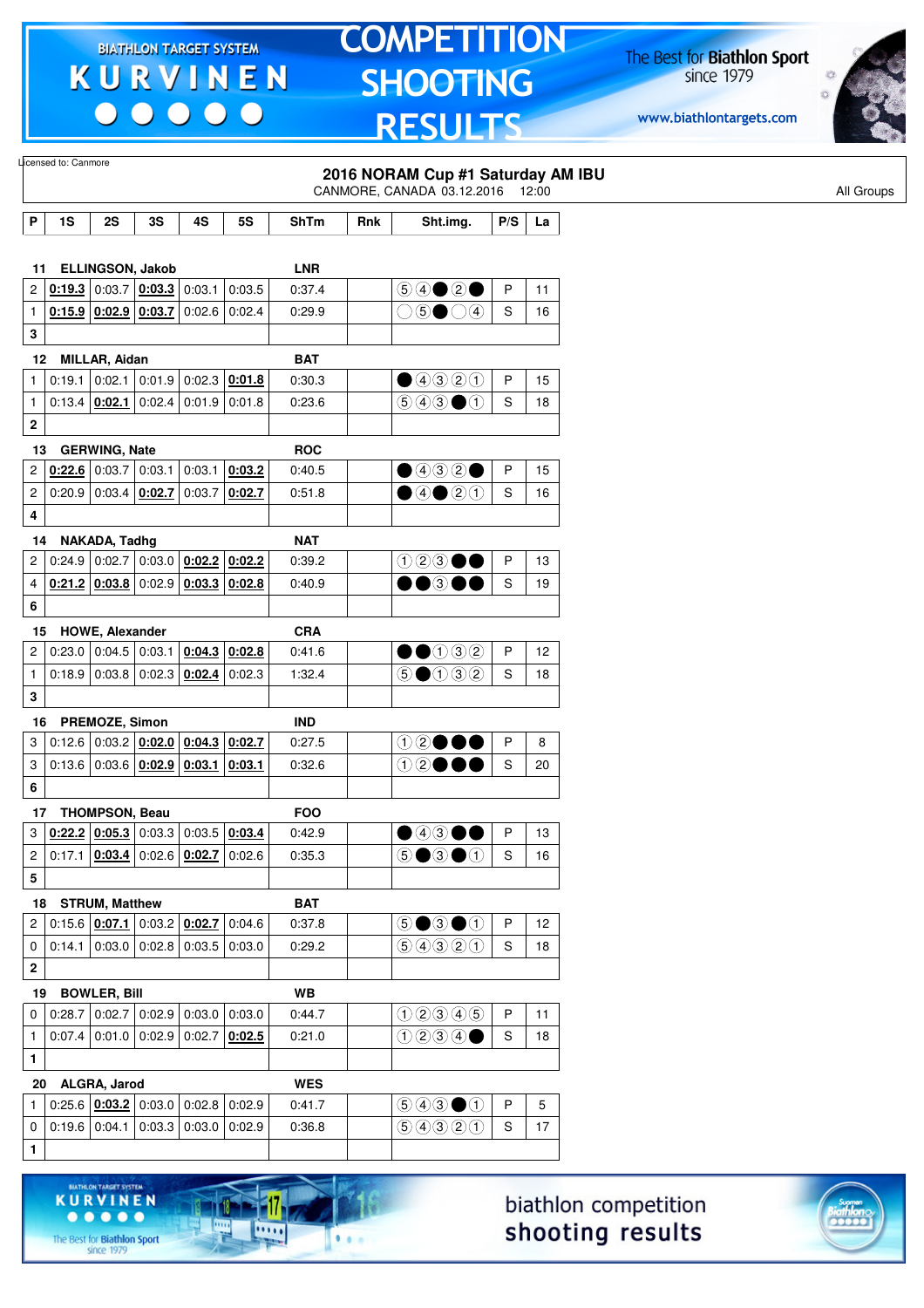$\begin{array}{c|c} \bullet & \bullet & \bullet & \bullet \end{array}$ 

### **TOMPETITION** SHOOTING **RESULTS**

The Best for **Biathlon Sport**<br>since 1979

www.biathlontargets.com



|                         | Licensed to: Canmore |                        |                                                                            |        |           |             |     | 2016 NORAM Cup #1 Saturday AM IBU<br>CANMORE, CANADA 03.12.2016 12:00                  |               |                |
|-------------------------|----------------------|------------------------|----------------------------------------------------------------------------|--------|-----------|-------------|-----|----------------------------------------------------------------------------------------|---------------|----------------|
|                         |                      |                        |                                                                            |        |           |             |     |                                                                                        |               |                |
| P                       | 1S                   | 2S                     | 3S                                                                         | 4S     | <b>5S</b> | <b>ShTm</b> | Rnk | Sht.img.                                                                               | P/S           | La             |
| 21                      |                      | <b>HOLLAND, Brion</b>  |                                                                            |        |           | <b>CAL</b>  |     |                                                                                        |               |                |
| 0                       |                      |                        | $0.16.8$ 0.03.4 0.04.3 0.03.9                                              |        | 0:02.6    | 0:35.9      |     | 9990                                                                                   | P             | $\mathbf{1}$   |
| $\mathbf{1}$            |                      |                        | $0.16.3$ 0:03.3 0:04.3 0:02.3                                              |        | 0:03.4    | 0:36.1      |     | $\bigcirc$ 20045                                                                       | S             | 20             |
| $\mathbf{1}$            |                      |                        |                                                                            |        |           |             |     |                                                                                        |               |                |
| 22                      |                      | <b>TWEEDIE, Angus</b>  |                                                                            |        |           | <b>BUL</b>  |     |                                                                                        |               |                |
| 1                       |                      |                        | 0.15.5   0.02.9   0.02.4   0.02.9                                          |        | 0:02.2    | 0:30.7      |     | 4502                                                                                   | P             | 10             |
| $\mathbf{1}$            |                      | $0:13.5$ 0:02.4 0:02.7 |                                                                            | 0:02.5 | 0.02.6    | 0:31.1      |     | $\bigcirc$ 2345                                                                        | S             | 19             |
| 2                       |                      |                        |                                                                            |        |           |             |     |                                                                                        |               |                |
| 23                      |                      |                        | <b>MACDOUGALL, Colton</b>                                                  |        |           | <b>CAL</b>  |     |                                                                                        |               |                |
| 2                       |                      |                        | 0:25.6 $\vert$ 0:03.8 $\vert$ 0:02.9 $\vert$ 0:02.9 $\vert$ 0:13.7         |        |           | 0:55.1      |     | 123●●                                                                                  | P             | 5              |
| 3                       |                      |                        | $0.20.8$ $0.04.6$ 0:08.9 0:02.2                                            |        | 0:07.1    | 0:48.8      |     | 5●3●●                                                                                  | S             | 22             |
| 5                       |                      |                        |                                                                            |        |           |             |     |                                                                                        |               |                |
| 24                      |                      |                        | <b>MACDONELL, Curtis</b>                                                   |        |           | <b>FOO</b>  |     |                                                                                        |               |                |
| 0                       |                      |                        | 0.22.5   0.04.4   0.03.9   0.03.9                                          |        | 0:03.7    | 1:00.2      |     | 9990                                                                                   | P             | 9              |
| 3                       |                      |                        | $0.43.4$ $0.03.6$ $0.03.4$ $0.07.8$ $0.03.4$                               |        |           | 1:06.0      |     | $\bullet$ 4 $\bullet$ 0                                                                | S             | 24             |
| 3                       |                      |                        |                                                                            |        |           |             |     |                                                                                        |               |                |
| 25                      |                      | <b>KIERS, Trevor</b>   |                                                                            |        |           | <b>BAT</b>  |     |                                                                                        |               |                |
| 2                       |                      |                        | 0.16.7   0.02.3   0.02.4   0.02.3                                          |        | 0:02.2    | 0:29.3      |     | 5●3●①                                                                                  | P             | 14             |
| $\mathbf{1}$            |                      |                        | $0:11.8$ 0:01.7 0:01.5 0:01.5                                              |        |           | 0:24.4      |     | $0$ 200                                                                                | S             | 17             |
| 3                       |                      |                        |                                                                            |        |           |             |     |                                                                                        |               |                |
| 26                      |                      |                        | <b>BOUDREAU, Lucas</b>                                                     |        |           | <b>BIA</b>  |     |                                                                                        |               |                |
| 0                       |                      |                        | $0.20.8$ 0.03.3 0.02.5 0.02.4                                              |        | 0:02.3    | 0:35.2      |     | 9990                                                                                   | P             | 15             |
| 2                       |                      |                        | $0.09.0$ 0.02.9 0.02.9 0.03.8                                              |        | 0:01.5    | 0:27.2      |     | 5●●2①                                                                                  | S             | 21             |
| $\mathbf 2$             |                      |                        |                                                                            |        |           |             |     |                                                                                        |               |                |
| 27                      |                      | <b>SANCHEZ, Teo</b>    |                                                                            |        |           | <b>BAT</b>  |     |                                                                                        |               |                |
| 3                       |                      |                        | $0.12.2$ $0.02.4$ $0.02.4$ $0.03.4$ $0.09.1$                               |        |           | 0:39.5      |     | 50000                                                                                  | P             | 8              |
| 0                       |                      |                        | $0.14.1$ 0.02.2 0.02.1 0.02.4                                              |        | 0:02.0    | 0:27.5      |     | 99900                                                                                  | S             | 16             |
| 3                       |                      |                        |                                                                            |        |           |             |     |                                                                                        |               |                |
| 28                      |                      |                        | PLAMONDON-DUMONT, Lo                                                       |        |           | COU         |     |                                                                                        |               |                |
| $\mathbf{1}$            |                      |                        | $0.01.7$ $0.03.2$ $0.03.1$ $0.05.3$ $0.04.0$                               |        |           | 0:28.4      |     | $\textcircled{\scriptsize{9}}\textcircled{\scriptsize{9}}\textcircled{\scriptsize{1}}$ | P             | $\overline{7}$ |
| 3                       |                      |                        | $\vert$ 0:15.3 $\vert$ 0:03.1 $\vert$ 0:03.2 $\vert$ 0:03.4 $\vert$ 0:03.7 |        |           | 0:35.2      |     | 5 4 ● ●●                                                                               | ${\mathsf S}$ | 26             |
| 4                       |                      |                        |                                                                            |        |           |             |     |                                                                                        |               |                |
| 29                      |                      | <b>CARROLL, Peter</b>  |                                                                            |        |           | <b>AUB</b>  |     |                                                                                        |               |                |
| 1                       |                      |                        | $0.15.6$ 0.04.8 0.05.4 0.05.6 0.05.2                                       |        |           | 0:40.7      |     | 0230                                                                                   | $\mathsf{P}$  | 9              |
| $\mathbf{1}$            |                      |                        | $0:11.7$ 0:03.5 0:02.4 0:02.9 0:02.7                                       |        |           | 0:27.5      |     | 0230                                                                                   | $\mathsf S$   | 16             |
| $\mathbf 2$             |                      |                        |                                                                            |        |           |             |     |                                                                                        |               |                |
| 30                      |                      | <b>COOPER, Travis</b>  |                                                                            |        |           | <b>NAT</b>  |     |                                                                                        |               |                |
| 3                       |                      |                        | $0.26.7$ 0.03.6 0.03.3 0.03.0 0.03.1                                       |        |           | 0:44.4      |     | $\bullet\textcolor{red}{\bullet\circledcirc}$                                          | P             | 11             |
| $\overline{\mathbf{c}}$ |                      |                        | $0.13.1   0.02.2   0.01.7   0.01.6   0.01.8$                               |        |           | 0:27.4      |     | $\bullet\bullet$ 320                                                                   | S             | 18             |
| 5                       |                      |                        |                                                                            |        |           |             |     |                                                                                        |               |                |
|                         |                      |                        |                                                                            |        |           |             |     |                                                                                        |               |                |





 $\begin{array}{ccccccccccccccccc} \bullet & \bullet & \bullet & \bullet & \bullet & \bullet & \bullet \end{array}$ The Best for **Biathlon Sport**<br>since 1979

**KURVINEN** 

-17

.....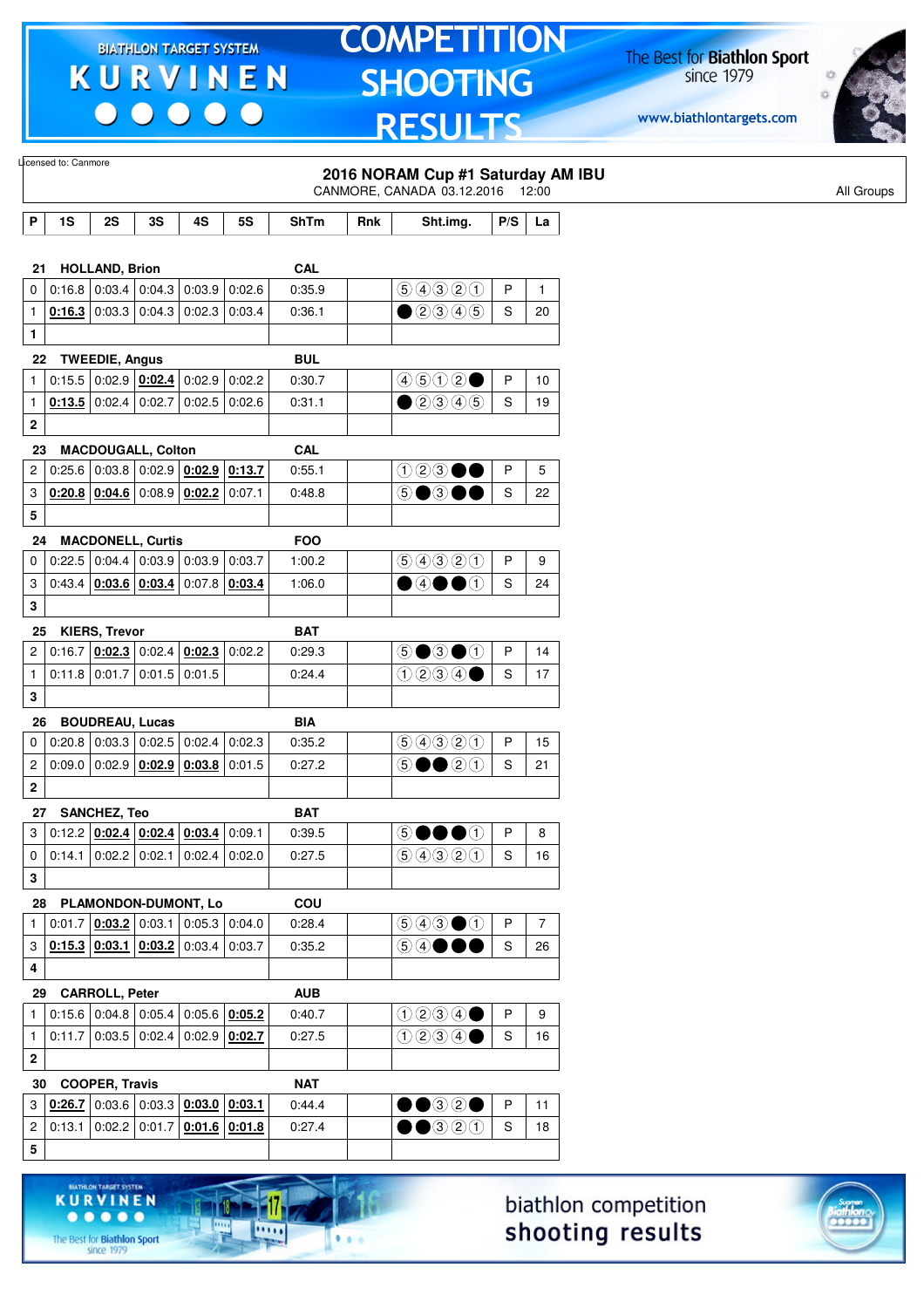$\begin{array}{c|c} \bullet & \bullet & \bullet & \bullet & \bullet \end{array}$ 

### **TOMPETITION SHOOTING RESULTS**

The Best for **Biathlon Sport**<br>since 1979

www.biathlontargets.com



|                         | Licensed to: Canmore                                    |                          |    |                                                          |                 |                      |     | 2016 NORAM Cup #1 Saturday AM IBU                                                                                                         |     |                |
|-------------------------|---------------------------------------------------------|--------------------------|----|----------------------------------------------------------|-----------------|----------------------|-----|-------------------------------------------------------------------------------------------------------------------------------------------|-----|----------------|
|                         |                                                         |                          |    |                                                          |                 |                      |     | CANMORE, CANADA 03.12.2016 12:00                                                                                                          |     |                |
| P                       | 1S                                                      | 2S                       | 3S | 4S                                                       | <b>5S</b>       | ShTm                 | Rnk | Sht.img.                                                                                                                                  | P/S | La             |
|                         |                                                         |                          |    |                                                          |                 |                      |     |                                                                                                                                           |     |                |
|                         | 31                                                      | <b>BOUDREAU, André</b>   |    |                                                          |                 | BIA                  |     |                                                                                                                                           |     |                |
| 1                       |                                                         |                          |    | $0:21.3$ 0:03.2 0:03.2 0:02.9 0:02.7                     |                 | 0:36.6               |     | $\bigcirc$ 4320                                                                                                                           | P   | 15             |
| $\mathbf{1}$            |                                                         |                          |    | $0:27.2$ 0:04.9 0:04.4 0:04.0 0:04.6                     |                 | 0:50.4               |     | $\bigcirc$ 4320                                                                                                                           | S   | 20             |
| $\overline{\mathbf{c}}$ |                                                         |                          |    |                                                          |                 |                      |     |                                                                                                                                           |     |                |
|                         | 32                                                      | <b>MANN, Taij</b>        |    |                                                          |                 | <b>EDM</b>           |     |                                                                                                                                           |     |                |
| 2                       |                                                         |                          |    | $0.19.9 \mid 0.02.2 \mid 0.02.6 \mid 0.02.6 \mid 0.02.6$ |                 | 0:35.2               |     | ④④③③                                                                                                                                      | P   | 6              |
| 2                       |                                                         |                          |    | $0.21.5   0.03.0   0.02.3   0.02.3   0.02.1$             |                 | 0:35.2               |     | $\bullet\bullet$ 320                                                                                                                      | S   | 17             |
| 4                       |                                                         |                          |    |                                                          |                 |                      |     |                                                                                                                                           |     |                |
|                         | 33 HULSMAN, Thomas                                      |                          |    |                                                          |                 | <b>FOO</b>           |     |                                                                                                                                           |     |                |
| 0                       |                                                         |                          |    | $0.16.0$ 0.02.5 0.02.3 0.02.2 0.02.0                     |                 | 0:27.0               |     | 9990                                                                                                                                      | P   | 14             |
| $\mathbf{1}$            |                                                         |                          |    | $0:16.3$ 0:03.0 <b>0:02.3</b> 0:03.0 0:02.8              |                 | 0:41.9               |     | $\bigcirc \bigcirc \bigcirc \bigcirc \bigcirc \bigcirc \bigcirc \bigcirc \bigcirc$                                                        | S   | 17             |
| $\mathbf{1}$            |                                                         |                          |    |                                                          |                 |                      |     |                                                                                                                                           |     |                |
|                         | 34 SECU, Andrei                                         |                          |    |                                                          |                 | <b>WES</b>           |     |                                                                                                                                           |     |                |
| 1                       |                                                         |                          |    | $0.24.6$ 0.04.3 0.04.5 $0.14.0$ 0.14.8                   |                 | 1:08.0               |     | $\textcircled{\footnotesize{50.0}} \textcircled{\footnotesize{7}} \textcircled{\footnotesize{1}}$                                         | P   | 3              |
| 2                       |                                                         |                          |    | $0.25.3$ $0.08.1$ 0.04.1 0.04.4 0.05.7                   |                 | 0:55.8               |     | $\circledcirc$ $\bullet$ $\circledcirc$                                                                                                   | S   | 16             |
| 3                       |                                                         |                          |    |                                                          |                 |                      |     |                                                                                                                                           |     |                |
|                         | 35                                                      | <b>MERCIER, Emmanuel</b> |    |                                                          |                 | <b>BIA</b>           |     |                                                                                                                                           |     |                |
| $\overline{c}$          |                                                         |                          |    | $0:23.1$ 0:02.7 0:02.8 0:02.7 0:02.5                     |                 | 0:41.2               |     | $\bullet\bullet$ 320                                                                                                                      | P   | 9              |
| $\mathbf{1}$            |                                                         | $0.24.4$ 0.04.6 0.03.9   |    |                                                          | $0.04.5$ 0:04.0 | 0:47.1               |     | ④④②①                                                                                                                                      | S   | 21             |
| 3                       |                                                         |                          |    |                                                          |                 |                      |     |                                                                                                                                           |     |                |
|                         | 36                                                      | PULLISHY, Michael        |    |                                                          |                 | <b>FOO</b>           |     |                                                                                                                                           |     |                |
| 4                       |                                                         |                          |    | $0:20.9$   $0:03.2$   $0:05.6$   $0:03.4$   $0:03.7$     |                 | 0:41.5               |     | $\bullet\bullet\bullet\circ$                                                                                                              | P   | 12             |
| $\overline{\mathbf{c}}$ |                                                         |                          |    | $0.18.7$ 0:02.3 0:02.3 0:02.2 0:02.2                     |                 | 0:32.4               |     | $\odot$ $\odot$ $\odot$ $\odot$                                                                                                           | S   | 18             |
| 6                       |                                                         |                          |    |                                                          |                 |                      |     |                                                                                                                                           |     |                |
|                         | 37 BOCHKARNIKOV, Sergey                                 |                          |    |                                                          |                 | <b>CAL</b>           |     |                                                                                                                                           |     |                |
|                         | $\sqrt{1 0.25.4 0.02.9 0.02.7 \mathbf{0.02.6} 0.02.7 }$ |                          |    |                                                          |                 | 1:08.1               |     | $\big  \textcircled{\textcircled{\small{3}}} \textcircled{\textcircled{\small{2}}} \textcircled{\textcirc} \big  \text{ P }   \text{ 13}$ |     |                |
| 0                       |                                                         |                          |    | $0.19.9$ 0.04.0 0.02.7 0.02.4 0.02.3                     |                 | 0:34.2               |     | 02345                                                                                                                                     | S   | 22             |
| $\mathbf{1}$            |                                                         |                          |    |                                                          |                 |                      |     |                                                                                                                                           |     |                |
|                         |                                                         |                          |    |                                                          |                 |                      |     |                                                                                                                                           |     |                |
| 5                       | 38                                                      | <b>SCHRATZ, William</b>  |    | $0.24.2$ $0.06.0$ $0.04.4$ $0.06.3$ $0.03.6$             |                 | <b>WES</b><br>0:50.4 |     | 00000                                                                                                                                     | P   | 6              |
|                         |                                                         |                          |    | $0.22.9$ $0.05.4$ $0.05.2$ 0.05.9 0.05.2                 |                 |                      |     | $\circledcirc \bullet \bullet \bullet$                                                                                                    | S   |                |
| $\overline{c}$          |                                                         |                          |    |                                                          |                 | 0:50.6               |     |                                                                                                                                           |     | 27             |
| $\overline{\mathbf{r}}$ |                                                         |                          |    |                                                          |                 |                      |     |                                                                                                                                           |     |                |
|                         | 39                                                      | SMITH, Quinlan           |    |                                                          |                 | <b>CAL</b>           |     |                                                                                                                                           |     |                |
| 4                       |                                                         |                          |    | $0.22.2$ $0.04.9$ $0.05.1$ $0.03.5$ $0.04.0$             |                 | 0:53.0               |     | $\bullet\bullet$ 300                                                                                                                      | P   | $\overline{7}$ |
| $\overline{c}$          |                                                         |                          |    | $0.21.4$ $0.03.3$ $0.03.1$ 0.03.8 0.03.3                 |                 | 0:40.3               |     | $0 \bullet 40$                                                                                                                            | S   | 18             |
| 6                       |                                                         |                          |    |                                                          |                 |                      |     |                                                                                                                                           |     |                |
|                         | 40                                                      | <b>BURKHART, Nikolas</b> |    |                                                          |                 | <b>AUB</b>           |     |                                                                                                                                           |     |                |
| 3                       |                                                         |                          |    | $0.24.0   0.04.4   0.04.3   0.04.5   0.04.8$             |                 | 0:47.8               |     | $\bullet\bullet$ 20                                                                                                                       | P   | 4              |
| $\overline{\mathbf{c}}$ |                                                         |                          |    | $0.23.9$ 0.04.8 $0.03.6$ 0.04.6 0.04.5                   |                 | 0:46.6               |     |                                                                                                                                           | S   | 16             |
| 5                       |                                                         |                          |    |                                                          |                 |                      |     |                                                                                                                                           |     |                |
|                         |                                                         |                          |    |                                                          |                 |                      |     |                                                                                                                                           |     |                |

biathlon competition shooting results



The Best for **Biathlon Sport**<br>since 1979

**KURVINEN** 

 $\begin{array}{ccccccccccccccccc} \bullet & \bullet & \bullet & \bullet & \bullet & \bullet & \bullet \end{array}$ 

11

11111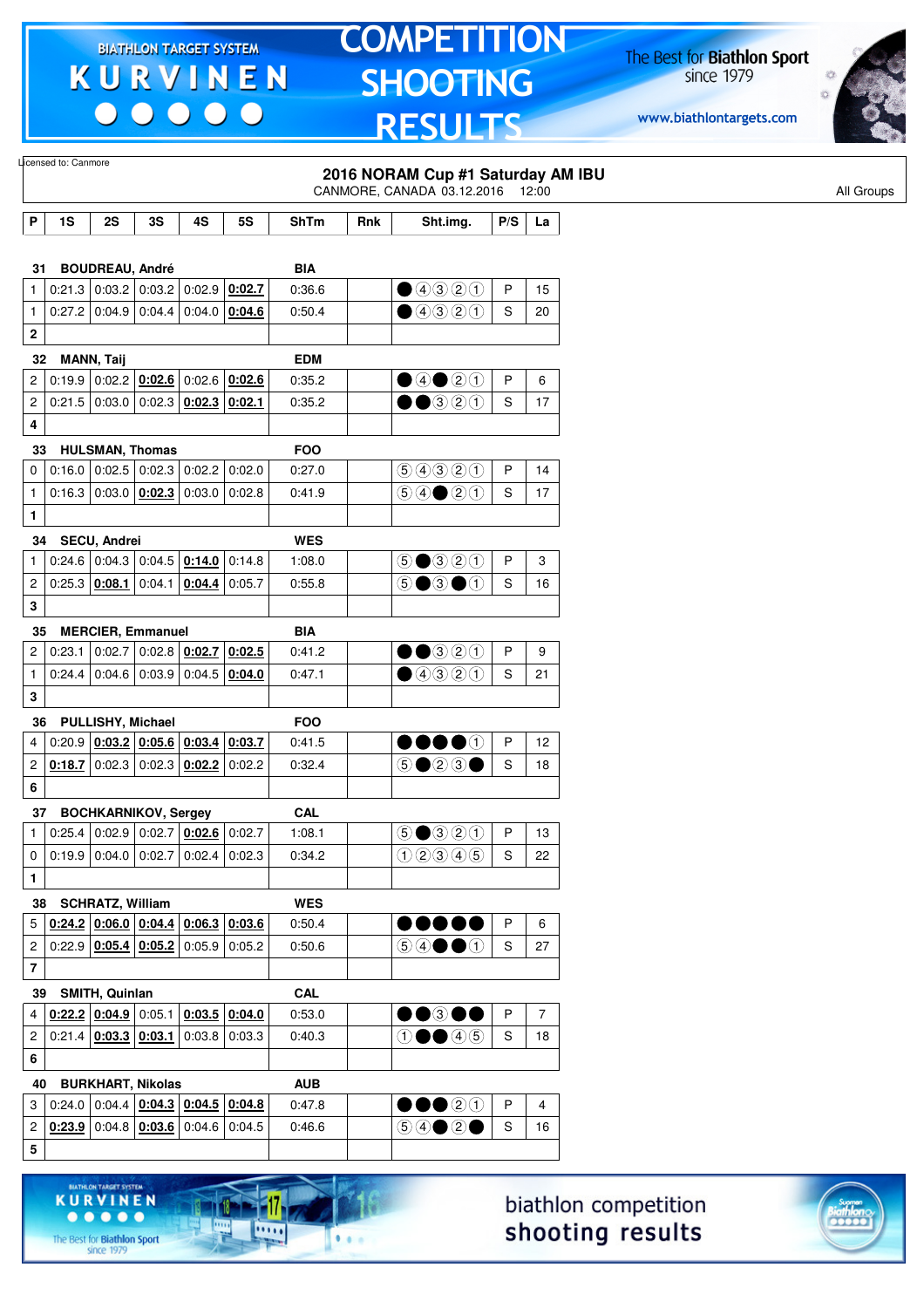$\begin{array}{c|c|c|c|c} \hline \bullet & \bullet & \bullet & \bullet & \bullet \end{array}$ 

# **TOMPETITION SHOOTING RESULTS**

The Best for **Biathlon Sport**<br>since 1979

www.biathlontargets.com



|                              | Licensed to: Canmore |                         |                                                                |        |                                        |                      |     | 2016 NORAM Cup #1 Saturday AM IBU<br>CANMORE, CANADA 03.12.2016 12:00                  |        |                      |
|------------------------------|----------------------|-------------------------|----------------------------------------------------------------|--------|----------------------------------------|----------------------|-----|----------------------------------------------------------------------------------------|--------|----------------------|
| P                            | 1S                   | 2S                      | 3S                                                             | 4S     | <b>5S</b>                              | <b>ShTm</b>          | Rnk | Sht.img.                                                                               | P/S    | La                   |
|                              |                      |                         |                                                                |        |                                        |                      |     |                                                                                        |        |                      |
| 41                           |                      | <b>KREITZ, Bobby</b>    |                                                                |        |                                        | <b>WND</b>           |     |                                                                                        |        |                      |
| $\mathbf{1}$                 |                      |                         | $0:21.2$ 0:03.5 0:02.5 0:02.6 0:02.7                           |        |                                        | 0:36.9               |     | ①③③②                                                                                   | P      | 5                    |
| 2                            |                      |                         | $0.166$ 0:04.5 $0.02.5$ 0:02.7                                 |        | 0:02.5                                 | 0:32.0               |     |                                                                                        | S      | 22                   |
| 3                            |                      |                         |                                                                |        |                                        |                      |     |                                                                                        |        |                      |
| 42                           |                      | <b>RUNNALLS, Adam</b>   |                                                                |        |                                        | <b>CAL</b>           |     |                                                                                        |        |                      |
| $\mathbf{1}$                 |                      |                         | $0:14.3$   $0:02.5$   $0:02.2$   $0:02.3$   $0:02.3$           |        |                                        | 0:28.6               |     | $\bigcirc \bigcirc \bigcirc \bigcirc \bigcirc \bigcirc \bigcirc$                       | P      | 9                    |
| 0                            |                      |                         | $0.10.2$ 0.01.6 0.01.5 0.01.5                                  |        | 0.01.3                                 | 0:20.3               |     | 99900                                                                                  | S      | 20                   |
| 1                            |                      |                         |                                                                |        |                                        |                      |     |                                                                                        |        |                      |
| 43<br>1                      | 0:25.7               | STEPAN, Jakub           | $\vert$ 0:06.8 $\vert$ <u>0:06.3 <math>\vert</math></u> 0:06.1 |        | 0:05.7                                 | <b>CAM</b><br>0:53.0 |     | $\bigcirc \bigcirc \bigcirc \bigcirc \bigcirc \bigcirc \bigcirc$                       | P      | 13                   |
| $\mathbf{1}$                 |                      |                         | $0.20.0$ 0.07.2 0.05.9 0.06.4                                  |        | 0:06.1                                 | 0:53.4               |     | (50000)                                                                                | S      | 20                   |
| $\mathbf 2$                  |                      |                         |                                                                |        |                                        |                      |     |                                                                                        |        |                      |
|                              |                      |                         |                                                                |        |                                        |                      |     |                                                                                        |        |                      |
| 44<br>1                      |                      | <b>GERVAIS, Olivier</b> | 0.19.5   0.03.6   0.03.8   0.03.8                              |        | 0:03.7                                 | <b>BIA</b><br>0.54.4 |     | $\bigcirc \bigcirc \bigcirc \bigcirc \bigcirc \bigcirc \bigcirc \bigcirc$              | P      | 9                    |
|                              |                      |                         | $0.24.3$ $0.03.0$ $0.03.2$ 0.04.7                              |        | 0:03.5                                 | 0:45.5               |     | 5 4 ● ①                                                                                | S      | 24                   |
| 2<br>3                       |                      |                         |                                                                |        |                                        |                      |     |                                                                                        |        |                      |
|                              |                      |                         |                                                                |        |                                        |                      |     |                                                                                        |        |                      |
| 45                           |                      | PEARSON, Jake           | $0.15.3$ 0:04.5 0:04.1                                         |        |                                        | <b>CAS</b>           |     |                                                                                        |        |                      |
| $\overline{\mathbf{c}}$<br>4 |                      |                         | $0.19.6$ $0.03.5$ $0.03.3$ $0.04.7$                            | 0:04.4 | 0:04.5<br>0:03.1                       | 0:52.8<br>0:40.0     |     | $\bullet\bullet\bullet\circ$                                                           | P<br>S | $\overline{7}$<br>19 |
|                              |                      |                         |                                                                |        |                                        |                      |     |                                                                                        |        |                      |
| 6                            |                      |                         |                                                                |        |                                        |                      |     |                                                                                        |        |                      |
| 46                           |                      | QUINN, Tobias           |                                                                |        |                                        | <b>BIA</b>           |     |                                                                                        |        |                      |
| 1                            | 0:32.9               |                         | $\vert$ 0:02.7 $\vert$ 0:02.7 $\vert$ 0:02.8                   |        | 0:03.2                                 | 0:48.9               |     | $\bigcirc \bigcirc \bigcirc \bigcirc \bigcirc \bigcirc \bigcirc$<br>$\bigcirc$ 40 20   | P      | 6                    |
| 3                            |                      |                         | $0.26.4$ 0.05.9 $0.03.8$ 0.07.8 0.03.8                         |        |                                        | 0:54.0               |     |                                                                                        | S      | 22                   |
| 4                            |                      |                         |                                                                |        |                                        |                      |     |                                                                                        |        |                      |
| 47                           |                      | <b>BORGLUM, Haldan</b>  |                                                                |        |                                        | <b>FOO</b>           |     |                                                                                        |        |                      |
| $\mathbf{1}$                 |                      |                         |                                                                |        | $0.27.6$ $0.03.5$ 0.03.3 0.04.3 0.03.0 | 0:49.6               |     | 90000                                                                                  | P      | 10                   |
| $\mathbf{1}$                 |                      |                         | $0.26.8$ $0.04.4$ 0.06.7 0.03.2 0.03.1                         |        |                                        | 0:52.7               |     | $\bigcirc$ $\bigcirc$ $\bigcirc$ $\bigcirc$                                            | S      | 23                   |
| $\mathbf 2$                  |                      |                         |                                                                |        |                                        |                      |     |                                                                                        |        |                      |
| 48                           |                      | <b>GORE, Marcus</b>     |                                                                |        |                                        | <b>SKI</b>           |     |                                                                                        |        |                      |
| 3                            |                      |                         | $0:12.2$ 0:04.6 0:04.4 0:05.3 0:04.6                           |        |                                        | 1:02.6               |     | $\bullet$ 4 $\bullet$ 0                                                                | P      | 9                    |
| 3                            |                      |                         | $0:19.2$ $0:04.3$ $0:06.4$ 0:04.2 0:04.1                       |        |                                        | 0:41.2               |     | $\bullet$ 4 $\bullet$ 0                                                                | S      | 16                   |
| 6                            |                      |                         |                                                                |        |                                        |                      |     |                                                                                        |        |                      |
| 49                           |                      | GOBEIL, Jerome          |                                                                |        |                                        | CAL                  |     |                                                                                        |        |                      |
| 3                            |                      |                         | $0:18.6$ $0:06.3$ $0:08.0$ 0:05.0 0:05.4                       |        |                                        | 0:47.3               |     | $\bullet$ 4 $\bullet$ 0                                                                | P      | 15                   |
| $\mathbf{1}$                 |                      |                         | $0.19.8$ 0:03.7 0:03.9 0:02.5 0:09.3                           |        |                                        | 0:43.9               |     | 9032                                                                                   | S      | 24                   |
| 4                            |                      |                         |                                                                |        |                                        |                      |     |                                                                                        |        |                      |
| 50                           |                      |                         | <b>MARCHAND, Keiran</b>                                        |        |                                        | <b>BLA</b>           |     |                                                                                        |        |                      |
| $\overline{c}$               |                      |                         | $0:21.3$ 0:03.9 0:03.4 0:03.4 0:03.7                           |        |                                        | 0:41.6               |     | $\bullet\bullet$ 320                                                                   | P      | 6                    |
| $\mathbf{1}$                 |                      |                         | 0.14.1   0.02.9   0.04.1   0.03.9                              |        | 0:02.9                                 | 0:33.1               |     | $\textcircled{\scriptsize{9}}\textcircled{\scriptsize{9}}\textcircled{\scriptsize{1}}$ | S      | 21                   |
| 3                            |                      |                         |                                                                |        |                                        |                      |     |                                                                                        |        |                      |
|                              |                      |                         |                                                                |        |                                        |                      |     |                                                                                        |        |                      |

biathlon competition shooting results



17.

 $\frac{1}{2}$ 

 $1.1.1$ 

KURVINEN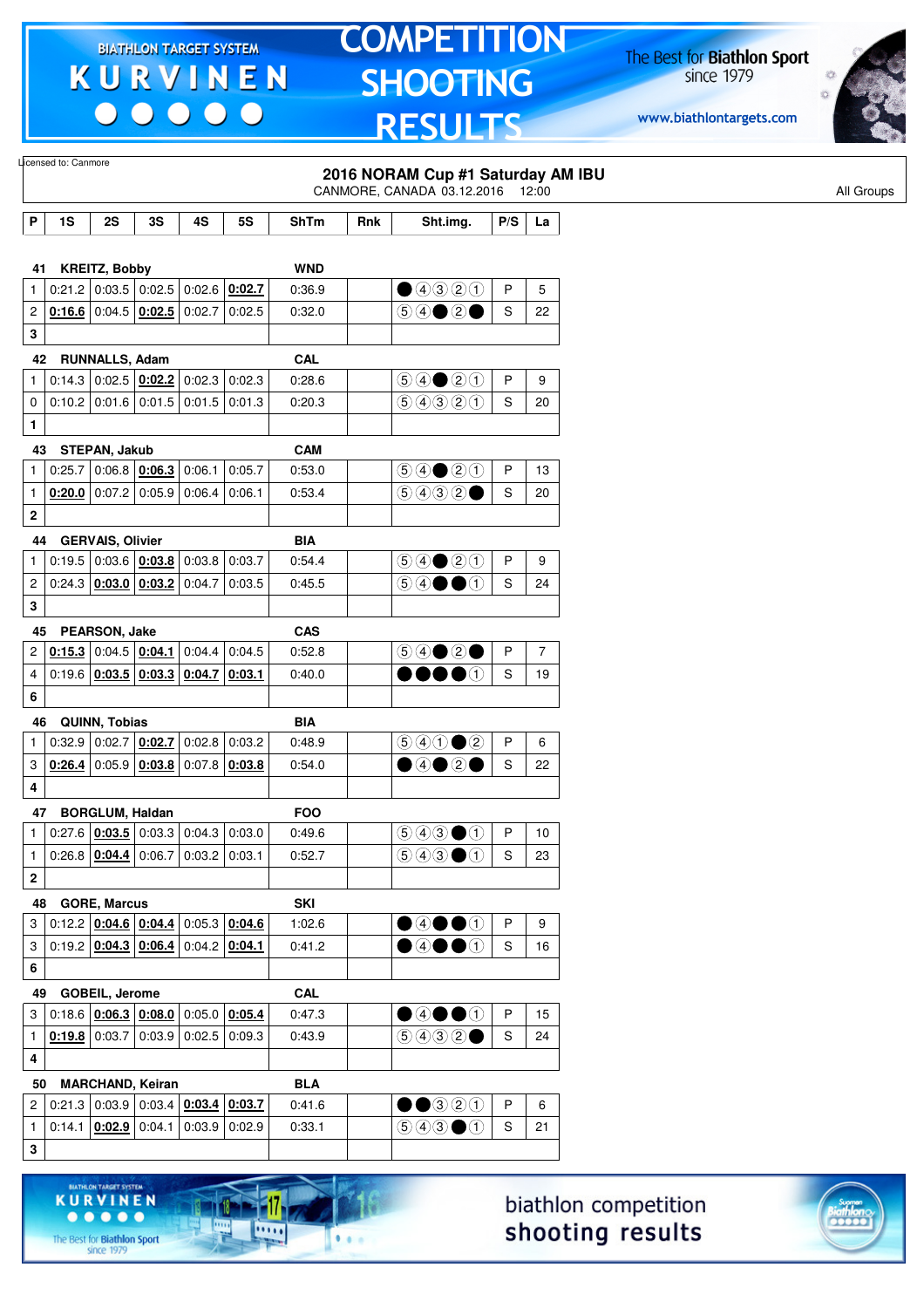$\begin{array}{c} \bullet\bullet\bullet\bullet\bullet\bullet \end{array}$ 

### **TOMPETITION** SHOOTING **RESULTS**

The Best for **Biathlon Sport**<br>since 1979

www.biathlontargets.com



|                         | Licensed to: Canmore |                                            |                                                                    |                        |           |             |     | 2016 NORAM Cup #1 Saturday AM IBU<br>CANMORE, CANADA 03.12.2016 12:00                  |     |                      |
|-------------------------|----------------------|--------------------------------------------|--------------------------------------------------------------------|------------------------|-----------|-------------|-----|----------------------------------------------------------------------------------------|-----|----------------------|
| P                       | 1S                   | 2S                                         | 3S                                                                 | 4S                     | <b>5S</b> | <b>ShTm</b> | Rnk | Sht.img.                                                                               | P/S | La                   |
|                         |                      |                                            |                                                                    |                        |           |             |     |                                                                                        |     |                      |
| 51                      |                      |                                            | <b>GOLDHAWK, Kieran</b>                                            |                        |           | <b>CAL</b>  |     |                                                                                        |     |                      |
| $\mathbf{1}$            |                      |                                            | 0.29.4   0.03.9   0.04.0   0.03.9                                  |                        | 0:05.5    | 0:50.9      |     | $\odot$ $\odot$ $\odot$ $\odot$ $\odot$                                                | P   | 11                   |
| $\mathbf{1}$            |                      |                                            | 0:17.1 $\vert$ 0:04.5 $\vert$ 0:03.5 $\vert$ 0:03.0                |                        | 0:02.6    | 0:34.5      |     | $\bigcirc$ 20045                                                                       | S   | 18                   |
| $\bf 2$                 |                      |                                            |                                                                    |                        |           |             |     |                                                                                        |     |                      |
|                         | 52                   | <b>NIELSEN, Eli</b>                        |                                                                    |                        |           | <b>MET</b>  |     |                                                                                        |     |                      |
| 3                       |                      |                                            | $0.15.0$ $0.04.0$ $0.04.4$ $0.04.2$ 0.04.8                         |                        |           | 0:44.8      |     | 5●3●●                                                                                  | P   | 9                    |
| 2                       |                      | $0:15.0$ 0:02.3                            |                                                                    | $0.02.2$ 0.01.9 0.02.0 |           | 0:29.6      |     | $5 \bullet 32 \bullet$                                                                 | S   | 20                   |
| 5                       |                      |                                            |                                                                    |                        |           |             |     |                                                                                        |     |                      |
| 53                      |                      | HARROP, Sean                               |                                                                    |                        |           | <b>CAL</b>  |     |                                                                                        |     |                      |
| 3                       |                      |                                            | $0.21.3$ 0:03.8 $0.03.8$ 0:03.8                                    |                        | 0:03.7    | 0:44.2      |     | $\bigcirc$ 4020                                                                        | P   | 12                   |
| 3                       |                      |                                            | $0.17.5$ 0:03.2 $0.02.5$ 0:02.6 0:02.8                             |                        |           | 0:33.1      |     | $\bullet$ 2000                                                                         | S   | 16                   |
| 6                       |                      |                                            |                                                                    |                        |           |             |     |                                                                                        |     |                      |
| 54                      |                      | <b>NEUHAUS, Will</b>                       |                                                                    |                        |           | <b>CAN</b>  |     |                                                                                        |     |                      |
| 4                       |                      |                                            | $0.18.4$ $0.03.4$ 0:03.4 $0.03.2$ 0.03.4                           |                        |           | 0:36.1      |     | $\bullet\bullet$ 300                                                                   | P   | 14                   |
| $\mathbf{1}$            |                      |                                            | 0.18.6   0.02.6   0.02.7                                           | $0:03.2$ 0:03.6        |           | 0:35.0      |     | $\bigcirc \bigcirc \bigcirc \bigcirc \bigcirc \bigcirc \bigcirc$                       | S   | 22                   |
| 5                       |                      |                                            |                                                                    |                        |           |             |     |                                                                                        |     |                      |
| 55                      |                      | LINKLATER, Wynn                            |                                                                    |                        |           | <b>EDM</b>  |     |                                                                                        |     |                      |
| 2                       |                      |                                            | $0:36.7$ 0:04.3 0:03.6 0:03.4 0:02.7                               |                        |           | 0:59.4      |     | $02 \bullet 6$                                                                         | P   | 10                   |
| 3                       |                      |                                            | $0:29.9$ 0:08.3 0:03.5 0:03.6 0:02.8                               |                        |           | 0:51.3      |     | ①②●●●                                                                                  | S   | 18                   |
| 5                       |                      |                                            |                                                                    |                        |           |             |     |                                                                                        |     |                      |
| 56                      |                      | SHERBA, Logan                              |                                                                    |                        |           | <b>CAL</b>  |     |                                                                                        |     |                      |
| 3                       |                      |                                            | $0.07.1$ $0.03.7$ $0.03.6$ $0.03.9$ $0.03.8$                       |                        |           | 0:30.0      |     | $\bigcirc$ 4000                                                                        | P   | 7                    |
| 3                       |                      |                                            | $0.15.1   0.03.9   0.06.2   0.02.8   0.02.9$                       |                        |           | 0:36.3      |     | 5●3●●                                                                                  | S   | 20                   |
| 6                       |                      |                                            |                                                                    |                        |           |             |     |                                                                                        |     |                      |
| 57                      |                      | ELDEN, Ryan                                |                                                                    |                        |           | <b>CAR</b>  |     |                                                                                        |     |                      |
| $\mathbf 0$             |                      |                                            | $0:20.4$ 0:03.4 0:03.0 0:03.0 0:03.1                               |                        |           | 0:37.7      |     | 60000                                                                                  | P   | 3                    |
| 2                       |                      |                                            | $0.17.3$ $0.02.6$ $0.02.8$ 0.06.8 0.02.7                           |                        |           | 0:36.1      |     | $\circledcirc \circ \bullet \bullet \circ$                                             | S   | 19                   |
| 2                       |                      |                                            |                                                                    |                        |           |             |     |                                                                                        |     |                      |
| 58                      |                      | <b>BERLING, Chad</b>                       |                                                                    |                        |           | CAL         |     |                                                                                        |     |                      |
| 2                       |                      |                                            | 0.16.7   0.02.5   0.04.9   0.02.4                                  |                        | 0:02.2    | 0:32.0      |     | $\textcircled{\scriptsize{9}}\textcircled{\scriptsize{9}}\textcircled{\scriptsize{9}}$ | P   | 14                   |
| 2                       |                      |                                            | $0.22.8$ 0.02.5 0.01.4 0.01.3 0.01.9                               |                        |           | 0:32.9      |     | $\bullet$ 20 $\bullet$ 5                                                               | S   | 18                   |
| 4                       |                      |                                            |                                                                    |                        |           |             |     |                                                                                        |     |                      |
| 59                      |                      | <b>GROSSMAN, Hallie</b>                    |                                                                    |                        |           | <b>CRA</b>  |     |                                                                                        |     |                      |
| 3                       |                      |                                            | $0.25.6$ 0.04.7 0.04.6 0.04.6 0.04.5                               |                        |           | 0:51.2      |     | $\bullet$ 2005                                                                         | P   | $\mathbf{1}$         |
| 3                       |                      |                                            | $0.26.7$ $0.03.3$ 0.03.3 $0.03.7$ 0.03.3                           |                        |           | 0:43.3      |     | $\bullet\bullet$ 3 $\bullet$ 5                                                         | S   | 16                   |
| 6                       |                      |                                            |                                                                    |                        |           |             |     |                                                                                        |     |                      |
| 60                      |                      |                                            | <b>DREISSIGACKER, Emily</b>                                        |                        |           | <b>CRA</b>  |     |                                                                                        |     |                      |
| $\overline{\mathbf{c}}$ |                      |                                            | $0.19.5$ 0.04.2 0.03.7 0.03.6 0.03.7                               |                        |           | 0:39.1      |     | $\bullet$ 200                                                                          | P   | 12                   |
| $\overline{\mathbf{c}}$ |                      |                                            | $\vert 0.13.6 \vert 0.03.6 \vert 0.03.4 \vert 0.03.9 \vert 0.03.4$ |                        |           | 0:32.4      |     | $\circledcirc \circledcirc \circledcirc$                                               | S   | 21                   |
| 4                       |                      |                                            |                                                                    |                        |           |             |     |                                                                                        |     |                      |
|                         |                      |                                            |                                                                    |                        |           |             |     |                                                                                        |     |                      |
|                         |                      | BIATHLON TARGET SYSTEM-<br><b>KURVINEN</b> |                                                                    |                        |           |             |     |                                                                                        |     | hiathlon competition |

The Best for **Biathlon Sport**<br>since 1979

111

**LOOP** 

 $\bullet$   $\bullet$ 

biathlon competition shooting results

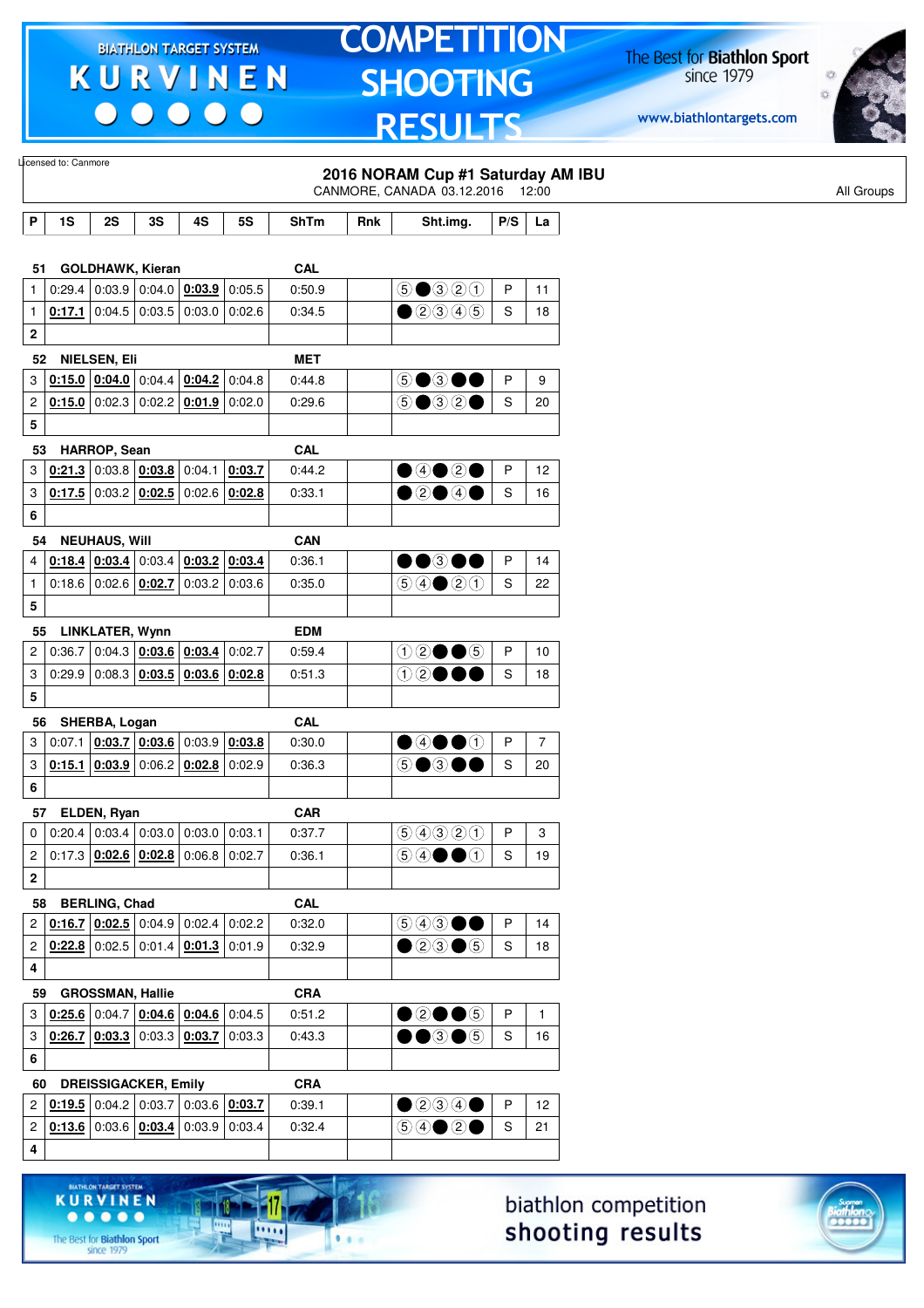$\begin{array}{c|c|c|c|c} \hline \bullet & \bullet & \bullet & \bullet & \bullet \end{array}$ 

# **TOMPETITION SHOOTING RESULTS**

The Best for **Biathlon Sport**<br>since 1979

www.biathlontargets.com



|                  |        |                            |                 |                                                                            |                 |             |     | 2016 NORAM Cup #1 Saturday AM IBU<br>CANMORE, CANADA 03.12.2016 12:00                  |     |                |
|------------------|--------|----------------------------|-----------------|----------------------------------------------------------------------------|-----------------|-------------|-----|----------------------------------------------------------------------------------------|-----|----------------|
| P                | 1S     | 2S                         | 3S              | 4S                                                                         | <b>5S</b>       | <b>ShTm</b> | Rnk | Sht.img.                                                                               | P/S | La             |
|                  |        |                            |                 |                                                                            |                 |             |     |                                                                                        |     |                |
| 61.              |        | <b>PATERSON, Jennifer</b>  |                 |                                                                            |                 | <b>EDM</b>  |     |                                                                                        |     |                |
| $\overline{c}$   | 0:26.8 | 0:03.9                     |                 | $0:10.5$ 0:03.9 0:03.5                                                     |                 | 0:55.8      |     | $\circledcirc$ $\bullet$ $\bullet$                                                     | P   | $\overline{c}$ |
| $\mathbf{1}$     | 0:25.1 | 0:03.3                     | 0:02.9          | $0:03.5$ 0:03.1                                                            |                 | 0:43.0      |     | $\bigcirc$ $\bigcirc$ $\bigcirc$ $\bigcirc$                                            | S   | 22             |
| 3                |        |                            |                 |                                                                            |                 |             |     |                                                                                        |     |                |
| 62               |        | <b>BURKE, Daniella</b>     |                 |                                                                            |                 | <b>CAM</b>  |     |                                                                                        |     |                |
| $\overline{2}$   |        |                            |                 | $0.24.4$ 0.04.7 $0.04.4$ 0.04.2 0.04.5                                     |                 | 0:50.1      |     | $\bullet$ 4 $\bullet$ 2 $\circ$                                                        | P   | 10             |
| $\overline{c}$   |        | $0:25.3$ 0:04.1            | 0:05.2          |                                                                            | $0:03.3$ 0:03.5 | 0:48.9      |     | $\bullet$ 43 $\bullet$ 1                                                               | S   | 23             |
| 4                |        |                            |                 |                                                                            |                 |             |     |                                                                                        |     |                |
| 63               |        | <b>HUDAK, Brittany</b>     |                 |                                                                            |                 | <b>ROC</b>  |     |                                                                                        |     |                |
| 0                |        |                            |                 |                                                                            |                 |             |     |                                                                                        |     |                |
| 64               |        | <b>PHANEUF, Maddie</b>     |                 |                                                                            |                 | <b>USB</b>  |     |                                                                                        |     |                |
| 0                | 0:19.1 |                            | $0:02.2$ 0:02.7 |                                                                            | $0:02.6$ 0:02.9 | 0:33.1      |     | 02345                                                                                  | P   | 10             |
| 0                | 0:12.7 | 0.01.9 0.02.0              |                 |                                                                            | $0:01.9$ 0:01.7 | 0:23.9      |     | 02345                                                                                  | S   | 18             |
| 0                |        |                            |                 |                                                                            |                 |             |     |                                                                                        |     |                |
| 65               |        | <b>PATERSON, Jessica</b>   |                 |                                                                            |                 | <b>EDM</b>  |     |                                                                                        |     |                |
| $\overline{2}$   |        | 0:22.8   0:03.4            | 0:03.4          | $0:03.6$ 0:03.9                                                            |                 | 0.42.8      |     | $\circledcirc$ $\bullet$ $\circledcirc$                                                | P   | 5              |
| $\mathbf{1}$     |        | $0:20.2$ 0:02.6            | 0:02.1          |                                                                            | $0:02.6$ 0:04.4 | 0:36.6      |     | $\bigcirc$ 4320                                                                        | S   | 20             |
| 3                |        |                            |                 |                                                                            |                 |             |     |                                                                                        |     |                |
| 66               |        | SEPANDJ, Darya             |                 |                                                                            |                 | <b>BAT</b>  |     |                                                                                        |     |                |
| $\mathbf{1}$     |        | $0:14.4$   0:03.5   0:03.7 |                 |                                                                            | $0:03.3$ 0:03.5 | 0:33.8      |     | $\textcircled{\scriptsize{9}}\textcircled{\scriptsize{9}}\textcircled{\scriptsize{1}}$ | P   | 9              |
| 0                |        | $0:21.6$ 0:03.9            | 0:04.0          |                                                                            | $0:03.6$ 0:03.3 | 0:45.6      |     | 90020                                                                                  | S   | 18             |
| 1                |        |                            |                 |                                                                            |                 |             |     |                                                                                        |     |                |
| 67               |        | <b>ELLINGSON, Siena</b>    |                 |                                                                            |                 | <b>LNR</b>  |     |                                                                                        |     |                |
| 0                |        | 0:12.7 0:04.9              |                 | $\vert 0.03.7 \vert 0.04.5 \vert 0.04.7$                                   |                 | 0.42.0      |     | 02305                                                                                  | P   | 9              |
| 3                |        | $0:17.2$ 0:05.0 0:04.4     |                 |                                                                            | $0:04.5$ 0:04.3 | 0:43.0      |     | $\bigcirc$ $\bigcirc$                                                                  | S   | 16             |
| 3                |        |                            |                 |                                                                            |                 |             |     |                                                                                        |     |                |
|                  |        | 68 DICKSON, Emily          |                 |                                                                            |                 | <b>BAT</b>  |     |                                                                                        |     |                |
| 3                |        |                            |                 | $\vert$ 0:19.0 $\vert$ 0:03.2 $\vert$ 0:08.7 $\vert$ 0:06.1 $\vert$ 0:02.6 |                 | 0:46.2      |     | 5 4 ● ● ●                                                                              | P   | 13             |
| $\overline{2}$   |        |                            |                 | $0.09.8$ 0.02.9 $0.02.3$ 0.03.9 0.02.1                                     |                 | 0:23.0      |     |                                                                                        | S   | 17             |
| 5                |        |                            |                 |                                                                            |                 |             |     |                                                                                        |     |                |
| 69               |        | <b>CAMPBELL, Caitlin</b>   |                 |                                                                            |                 | <b>BIA</b>  |     |                                                                                        |     |                |
| $\mathbf{1}$     |        |                            |                 | $0.24.0$ 0.04.0 0.02.3 0.01.9                                              |                 | 0:36.4      |     | 400000                                                                                 | P   | 14             |
| $\mathbf{1}$     |        |                            |                 | $0.14.7$ 0.02.8 0.02.0 0.01.9 0.01.8                                       |                 |             |     | $\bullet$ 4320                                                                         | S   | $20\,$         |
| $\boldsymbol{2}$ |        |                            |                 |                                                                            |                 | 0:28.5      |     |                                                                                        |     |                |
|                  |        |                            |                 |                                                                            |                 |             |     |                                                                                        |     |                |
| 70               |        | <b>RUNNALLS, Ashley</b>    |                 |                                                                            |                 | CAL         |     |                                                                                        |     |                |
|                  |        |                            |                 | $2   0:23.0   0:13.5   0:08.3   0:04.7   0:03.8$                           |                 | 0:55.2      |     | $\circledcirc$ $\bullet$ $\bullet$                                                     | P   | 14             |
| 4                |        |                            |                 | $0.19.2$ 0:05.7 $0.12.1$ 0:07.8                                            |                 | 0:51.9      |     | ●②●●●                                                                                  | S   | 19             |
| 6                |        |                            |                 |                                                                            |                 |             |     |                                                                                        |     |                |





The Best for **Biathlon Sport**<br>since 1979

TARGET SYSTEM

17

11111

 $1.1.1$ 

**KURVINEN** 

 $• • • • •$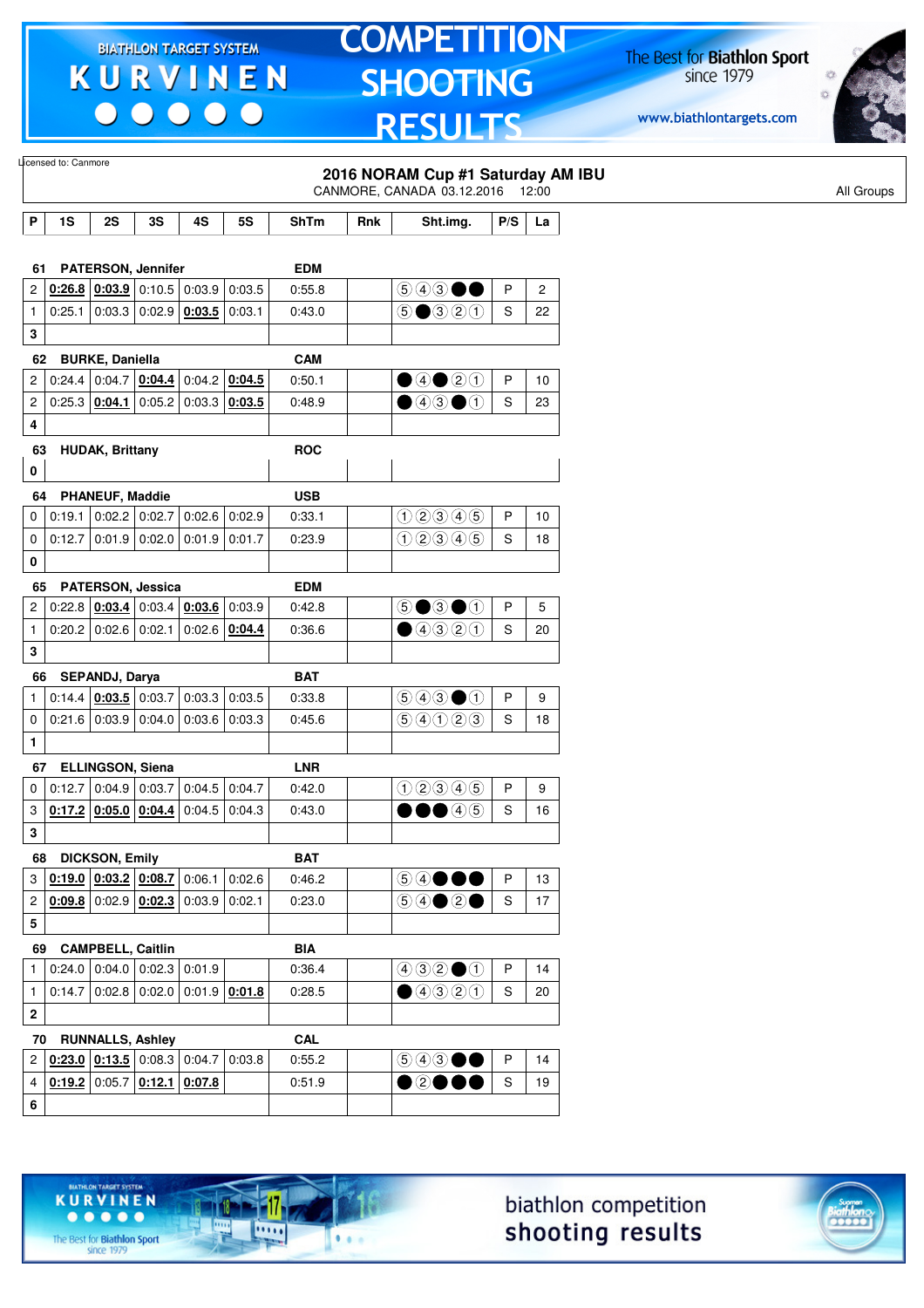$\begin{array}{c|c|c|c|c} \hline \bullet & \bullet & \bullet & \bullet & \bullet \end{array}$ 

# **TOMPETITION SHOOTING RESULTS**

The Best for **Biathlon Sport**<br>since 1979

www.biathlontargets.com



|              | Licensed to: Canmore |                         |                                                                                              |                        |           |                      |     |                                                                 |               |                |
|--------------|----------------------|-------------------------|----------------------------------------------------------------------------------------------|------------------------|-----------|----------------------|-----|-----------------------------------------------------------------|---------------|----------------|
|              |                      |                         |                                                                                              |                        |           |                      |     | 2016 NORAM Cup #1 Saturday AM IBU<br>CANMORE, CANADA 03.12.2016 |               | 12:00          |
|              |                      |                         |                                                                                              |                        |           |                      |     |                                                                 |               |                |
| P            | 1S                   | 2S                      | 3S                                                                                           | 4S                     | <b>5S</b> | <b>ShTm</b>          | Rnk | Sht.img.                                                        | P/S           | La             |
|              |                      |                         |                                                                                              |                        |           |                      |     |                                                                 |               |                |
| 71           |                      | <b>BLACK, Larissa</b>   |                                                                                              |                        |           | <b>SEA</b>           |     |                                                                 |               |                |
| 2            |                      | $0.23.6$ 0.03.6 0.04.1  |                                                                                              | 0:04.3                 | 0:04.8    | 0:46.3               |     | $\bigcirc$ 4020                                                 | $\mathsf{P}$  | 5              |
| 2            | 0:11.1               |                         | $0.02.8$ 0.02.7                                                                              | 0:06.2                 | 0:03.1    | 0:28.5               |     | $\circledcirc \bullet \bullet \bullet$                          | S             | 18             |
| 4            |                      |                         |                                                                                              |                        |           |                      |     |                                                                 |               |                |
| 72           |                      | <b>GARNER, Rylie</b>    |                                                                                              |                        |           | <b>CAS</b>           |     |                                                                 |               |                |
| $\mathbf{1}$ |                      |                         | 0.15.4   0.04.9   0.04.9   0.04.6                                                            |                        | 0:04.6    | 0:42.0               |     | $\bigcirc$ 4300                                                 | P             | $\overline{7}$ |
| 0            |                      | $0:16.0$ 0:04.4         |                                                                                              | $0:03.8$ 0:03.3        | 0:04.1    | 0:38.9               |     | 9990                                                            | S             | 25             |
| $\mathbf{1}$ |                      |                         |                                                                                              |                        |           |                      |     |                                                                 |               |                |
| 73           |                      | <b>HASLACH, Anna</b>    |                                                                                              |                        |           | SK                   |     |                                                                 |               |                |
| 0            |                      |                         | $0.19.9$ 0.02.3 0.01.9 0.01.9                                                                |                        | 0:02.1    | 0:30.4               |     | 9990                                                            | P             | 14             |
| $\mathbf{1}$ |                      | $0:16.5$ 0:03.1         |                                                                                              | $0:03.3$ 0:03.2 0:03.1 |           | 0:32.9               |     | ①③③③                                                            | S             | 17             |
| $\mathbf{1}$ |                      |                         |                                                                                              |                        |           |                      |     |                                                                 |               |                |
|              | 74                   | <b>DEUCHAR, Ashley</b>  |                                                                                              |                        |           | <b>FOO</b>           |     |                                                                 |               |                |
| 1            |                      |                         | $0.18.1$ 0:06.2 0:03.5 0:22.3                                                                |                        | 0:11.3    | 1:08.4               |     | 9932                                                            | P             | 12             |
| 0            |                      |                         | $0.16.2$ 0.02.7 0.03.2 0.02.3                                                                |                        | 0:02.8    | 0:32.0               |     | 99920                                                           | S             | 22             |
| $\mathbf{1}$ |                      |                         |                                                                                              |                        |           |                      |     |                                                                 |               |                |
| 75           |                      | <b>BURKE, Calista</b>   |                                                                                              |                        |           | <b>CAN</b>           |     |                                                                 |               |                |
| 2            |                      |                         | $0.33.2$ 0.07.3 0.05.2                                                                       | 0:07.5                 | 0:06.8    | 1:03.2               |     | ②②④④                                                            | P             | 14             |
| 0            |                      |                         | $0:22.4$ 0:06.6 0:05.4                                                                       | 0:05.1                 | 0:05.9    | 0:51.3               |     | 02305                                                           | S             | 25             |
| 2            |                      |                         |                                                                                              |                        |           |                      |     |                                                                 |               |                |
| 76           |                      | <b>GOWLING, Gillian</b> |                                                                                              |                        |           | <b>ROC</b>           |     |                                                                 |               |                |
| 0            |                      |                         | $0.39.9$ 0.04.5 0.04.5                                                                       | 0:04.9                 | 0:05.4    | 1:03.6               |     | 9990                                                            | P             | 15             |
| 3            | 0:23.7               |                         | $0.04.1$ $0.03.2$ $0.06.9$                                                                   |                        | 0:04.4    | 1:23.5               |     | 5●●●①                                                           | S             | 29             |
| 3            |                      |                         |                                                                                              |                        |           |                      |     |                                                                 |               |                |
|              |                      |                         |                                                                                              |                        |           |                      |     |                                                                 |               |                |
| 2            | 77                   | <b>SELLERS, Anna</b>    | $\vert$ 0:14.6 $\vert$ 0:03.2 $\vert$ <u>0:03.2 <math>\vert</math> 0:03.0</u> $\vert$ 0:02.9 |                        |           | <b>CAN</b><br>0:38.1 |     | $\circledcirc \bullet \circledcirc \circledcirc$                | P             | 9              |
|              |                      |                         | $0.15.4$ $0.03.2$ 0:04.5 0:03.1 0:03.6                                                       |                        |           |                      |     |                                                                 |               |                |
| 3            |                      |                         |                                                                                              |                        |           | 0:36.1               |     | $\bullet$ 4300                                                  | S             | 21             |
| 5            |                      |                         |                                                                                              |                        |           |                      |     |                                                                 |               |                |
|              | 78                   | GAGNÉ, Vanessa          |                                                                                              |                        |           | <b>BIA</b>           |     |                                                                 |               |                |
| 0            |                      |                         | 0.02.9 0.04.0 0.03.8                                                                         |                        |           | 0:32.4               |     | $\circledcirc \circledcirc \circlearrowright \circlearrowright$ | P             | 10             |
| 3            |                      |                         | 0.20.5   0.04.3   0.05.8   0.03.4                                                            |                        | 0:03.0    | 0:43.3               |     | <b>⑤●③●●</b>                                                    | S             | 24             |
| 3            |                      |                         |                                                                                              |                        |           |                      |     |                                                                 |               |                |
| 79           |                      | ROUSSEAU, Shilo         |                                                                                              |                        |           | <b>BIA</b>           |     |                                                                 |               |                |
| 3            |                      |                         | $0.15.4   0.03.9   0.04.4   0.04.5   0.05.6$                                                 |                        |           | 0:49.9               |     | $\bullet\bullet\circ\circ$                                      | $\mathsf{P}$  | 8              |
| $\mathbf{1}$ |                      |                         | $0:20.0$ 0:05.0 0:03.5 0:03.1 0:03.4                                                         |                        |           | 0:42.7               |     | 0234                                                            | ${\mathsf S}$ | 19             |
| 4            |                      |                         |                                                                                              |                        |           |                      |     |                                                                 |               |                |
| 80           |                      | KOVACHIK, Amelia        |                                                                                              |                        |           | CAL                  |     |                                                                 |               |                |
| 2            |                      |                         | $0.11.9$ 0.04.6 $0.04.7$ 0.06.9 0.04.7                                                       |                        |           | 0:44.6               |     | ④④③③                                                            | $\mathsf{P}$  | $\overline{7}$ |
| 3            |                      |                         | $0.23.4$ 0.06.1 0.08.6 0.08.1                                                                |                        | 0:05.0    | 0:55.8               |     | 5 4 ● ●●                                                        | S             | 25             |
| 5            |                      |                         |                                                                                              |                        |           |                      |     |                                                                 |               |                |
|              |                      |                         |                                                                                              |                        |           |                      |     |                                                                 |               |                |





**KURVINEN** 

**GET SYSTE** 

17

**DOM:**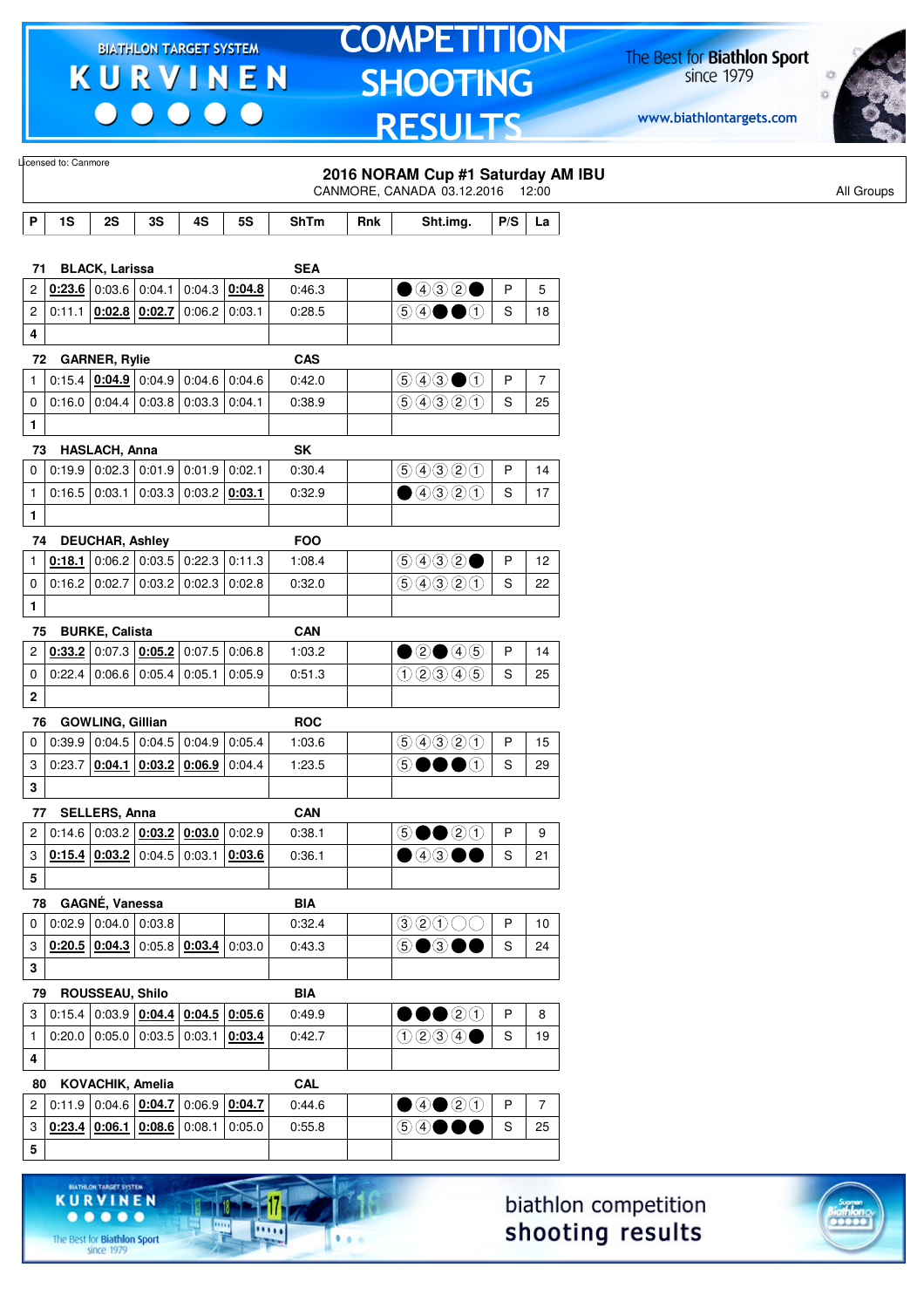$\begin{array}{c|c|c|c|c} \hline \bullet & \bullet & \bullet & \bullet & \bullet \end{array}$ 

**KURVINEN** 

 $\begin{array}{ccccccccccccccccc} \bullet & \bullet & \bullet & \bullet & \bullet & \bullet & \bullet \end{array}$ 

The Best for **Biathlon Sport**<br>since 1979

-17

11111

 $1.1.1$ 

# **TOMPETITION SHOOTING RESULTS**

The Best for **Biathlon Sport**<br>since 1979

www.biathlontargets.com



|                         | Licensed to: Canmore |                       |                                                                    |                        |           |             |     |                                                                     |               |                |
|-------------------------|----------------------|-----------------------|--------------------------------------------------------------------|------------------------|-----------|-------------|-----|---------------------------------------------------------------------|---------------|----------------|
|                         |                      |                       |                                                                    |                        |           |             |     | 2016 NORAM Cup #1 Saturday AM IBU<br>CANMORE, CANADA 03.12.2016     |               |                |
|                         |                      |                       |                                                                    |                        |           |             |     |                                                                     |               | 12:00          |
| P                       | 1S                   | 2S                    | 3S                                                                 | 4S                     | <b>5S</b> | <b>ShTm</b> | Rnk | Sht.img.                                                            | P/S           | La             |
|                         |                      |                       |                                                                    |                        |           |             |     |                                                                     |               |                |
| 81                      |                      | WOODS, Ariana         |                                                                    |                        |           | <b>BRI</b>  |     |                                                                     |               |                |
| 2                       | 0:23.7               |                       | $0.06.4$ 0.07.2 0.06.6 0.06.2                                      |                        |           | 0:55.1      |     | $\bullet$ 20 $\bullet$ 5                                            | $\sf P$       | 11             |
| $\mathbf{1}$            | 0:15.7               | 0:07.1                |                                                                    | $0.06.3$ 0:06.3        | 0:05.5    | 0:46.6      |     | $0$ 2005                                                            | S             | 26             |
| 3                       |                      |                       |                                                                    |                        |           |             |     |                                                                     |               |                |
| 82                      |                      | <b>MADIGAN, Lexie</b> |                                                                    |                        |           | <b>AUB</b>  |     |                                                                     |               |                |
| $\pmb{0}$               |                      |                       | $0.22.0$ 0.04.8 0.04.5 0.04.4                                      |                        | 0:04.4    | 0:47.0      |     | 99900                                                               | P             | 5              |
| $\mathbf{1}$            |                      |                       | $0.18.9$ 0:03.6 0:03.3 0:02.9                                      |                        | 0:02.7    | 0:39.2      |     | 9032                                                                | $\mathbf S$   | 16             |
| 1                       |                      |                       |                                                                    |                        |           |             |     |                                                                     |               |                |
| 83                      |                      |                       | <b>PERUSSE, Frederique</b>                                         |                        |           | LA          |     |                                                                     |               |                |
| $\overline{\mathbf{c}}$ |                      |                       | $0.12.6$ 0.04.7 0.04.9 0.05.5                                      |                        | 0:05.0    | 0:40.3      |     | $\bullet$ 432 $\bullet$                                             | P             | 8              |
| 3                       |                      |                       | $0.21.2$ 0:04.8 $0.04.1$ 0:05.1                                    |                        | 0:04.0    | 0:44.4      |     | 5●●2●                                                               | S             | 20             |
| 5                       |                      |                       |                                                                    |                        |           |             |     |                                                                     |               |                |
| 84                      |                      |                       | <b>TURNER, Mackenzie</b>                                           |                        |           | <b>BIA</b>  |     |                                                                     |               |                |
| 4                       |                      |                       | $0.20.8$ 0.05.0 0.13.0 0.05.7                                      |                        | 0:07.5    | 1:00.0      |     | ••®••                                                               | P             | $\overline{7}$ |
| 3                       |                      |                       | $0.19.9$ 0.05.6 0.03.8 0.04.0 0.04.0                               |                        |           | 0:41.4      |     | $\bullet$ 2300                                                      | ${\mathsf S}$ | 25             |
| $\overline{\mathbf{7}}$ |                      |                       |                                                                    |                        |           |             |     |                                                                     |               |                |
| 85                      |                      | KAWANO, Kaede         |                                                                    |                        |           | <b>SEA</b>  |     |                                                                     |               |                |
| $\mathbf{1}$            |                      | $0:24.8$ 0:04.3       | 0:03.7                                                             | 0:03.9                 | 0:03.7    | 0:46.2      |     | 0234                                                                | P             | 5              |
| $\mathbf{1}$            | 0:25.7               |                       | $\vert$ 0:11.4 $\vert$ 0:03.4 $\vert$ <u>0:03.8</u> $\vert$ 0:05.4 |                        |           | 0:55.3      |     | $\odot$ $\odot$ $\odot$ $\odot$ $\odot$                             | S             | 16             |
|                         |                      |                       |                                                                    |                        |           |             |     |                                                                     |               |                |
| $\mathbf 2$             |                      |                       |                                                                    |                        |           |             |     |                                                                     |               |                |
| 86                      |                      | JUCE, Eveline         |                                                                    |                        |           | <b>CAM</b>  |     |                                                                     |               |                |
| 0                       |                      | $0:22.3$ 0:05.1       |                                                                    | $0:04.2$ 0:05.4        | 0:05.4    | 0:48.8      |     | 02345                                                               | P             | 11             |
| 2                       |                      | 0.24.8   0.04.7       |                                                                    | $0:05.3$ 0:06.2 0:06.5 |           | 0:54.8      |     | $0$ $\bullet$ $\circ$ $\circ$                                       | $\mathsf S$   | 19             |
| $\mathbf 2$             |                      |                       |                                                                    |                        |           |             |     |                                                                     |               |                |
|                         | 87 TILLEY, Tatiana   |                       |                                                                    |                        |           | <b>ROC</b>  |     |                                                                     |               |                |
| $\overline{4}$          |                      |                       | $0.18.3$ $0.04.9$ $0.05.9$ $0.04.8$ $0.06.2$                       |                        |           | 0:52.6      |     | DO®OO                                                               | P             | 9              |
| 3                       |                      |                       | $0:19.6$ 0:04.2 $0:04.1$ 0:03.4 0:05.3                             |                        |           | 0:43.3      |     | $\bullet\bullet\circ\circ$                                          | S             | 25             |
| $\bf 7$                 |                      |                       |                                                                    |                        |           |             |     |                                                                     |               |                |
| 88                      |                      |                       | MIREJOVSKY, Anne                                                   |                        |           | <b>CAM</b>  |     |                                                                     |               |                |
| 1                       |                      |                       | 0.45.0   0.06.5   0.06.3   0.06.7                                  |                        | 0:05.3    | 1:12.7      |     | $\bigcirc \bigcirc \bigcirc \bigcirc \bigcirc \bigcirc \bigcirc$    | $\mathsf{P}$  | 15             |
| 4                       |                      |                       | $0.40.5$ 0.06.2 0.05.1 0.04.5 0.03.9                               |                        |           | 1:09.8      |     | $\bullet\bullet\circ\bullet$                                        | ${\mathsf S}$ | 22             |
| 5                       |                      |                       |                                                                    |                        |           |             |     |                                                                     |               |                |
| 89                      |                      |                       | <b>HAWKINS, Gabrielle</b>                                          |                        |           | <b>CAN</b>  |     |                                                                     |               |                |
| 3                       |                      |                       | $0:30.4$ 0:04.6 $0:04.3$ 0:05.2 0:04.6                             |                        |           | 0:56.9      |     | $\bullet\bullet\textcircled{\scriptsize{20}}$                       | $\sf P$       | 13             |
| $\overline{\mathbf{c}}$ |                      |                       | $0.19.7   0.04.5   0.04.4   0.05.2   0.09.2$                       |                        |           | 0:48.0      |     | $\textcircled{\small{1}}\bullet\textcircled{\small{4}}\circledcirc$ | $\mathsf S$   | 24             |
| 5                       |                      |                       |                                                                    |                        |           |             |     |                                                                     |               |                |
|                         |                      |                       |                                                                    |                        |           |             |     |                                                                     |               |                |
| 90                      |                      | CHASE, Jaedon         |                                                                    |                        |           | <b>SEA</b>  |     |                                                                     | P             |                |
| $\overline{2}$          |                      |                       | 0.20.5   0.06.3   0.05.1   0.05.1                                  |                        | 0:05.0    | 0:51.4      |     | $\textcircled{\small{1}}\bullet\textcircled{\small{4}}\circledcirc$ |               | 6              |
| $\boldsymbol{2}$        |                      | $0:19.5$ 0:06.7       |                                                                    | $0:05.8$ 0:05.7        | 0:04.9    | 0:51.0      |     | $\circledcirc$ $\bullet$ $\circledcirc$                             | S             | 22             |
| 4                       |                      |                       |                                                                    |                        |           |             |     |                                                                     |               |                |
|                         |                      |                       |                                                                    |                        |           |             |     |                                                                     |               |                |



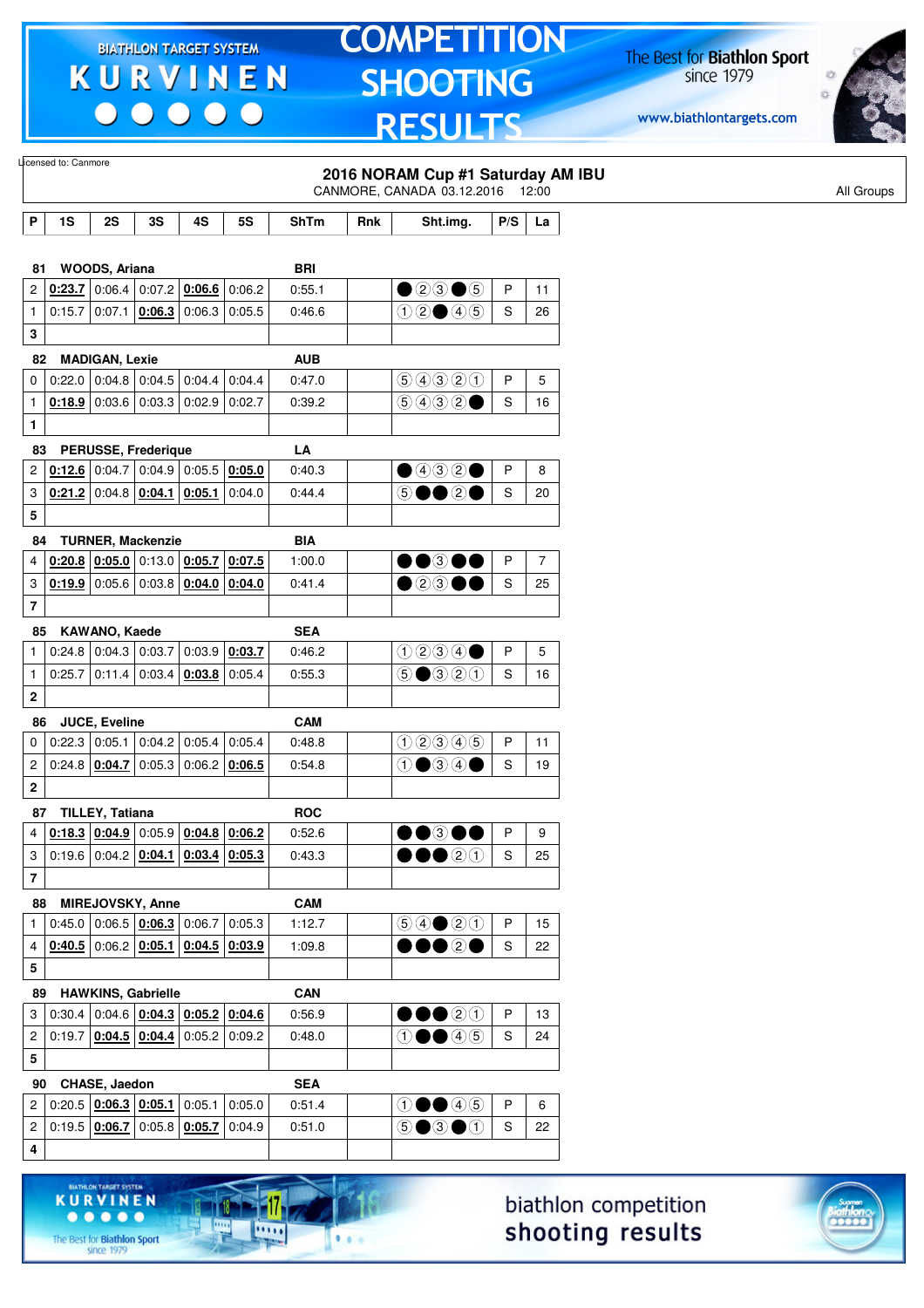$\begin{array}{c} \bullet\bullet\bullet\bullet\bullet\bullet \end{array}$ 

**GET SYSTE** 

11

**DOM:** 

 $1.1.1$ 

**KURVINEN** 

 $\begin{array}{ccccccccccccccccc} \bullet & \bullet & \bullet & \bullet & \bullet & \bullet & \bullet \end{array}$ 

The Best for **Biathlon Sport**<br>since 1979

### **TOMPETITION** SHOOTING **RESULTS**

The Best for **Biathlon Sport**<br>since 1979

www.biathlontargets.com



|                | Licensed to: Canmore |                        |                                                                            |                 |           |             |     | 2016 NORAM Cup #1 Saturday AM IBU                                                      |              |                |
|----------------|----------------------|------------------------|----------------------------------------------------------------------------|-----------------|-----------|-------------|-----|----------------------------------------------------------------------------------------|--------------|----------------|
|                |                      |                        |                                                                            |                 |           |             |     | CANMORE, CANADA 03.12.2016 12:00                                                       |              |                |
| P              | 1S                   | 2S                     | 3S                                                                         | 4S              | <b>5S</b> | <b>ShTm</b> | Rnk | Sht.img.                                                                               | P/S          | La             |
|                |                      |                        |                                                                            |                 |           |             |     |                                                                                        |              |                |
| 91             |                      | <b>GITCHOS, Lazo</b>   |                                                                            |                 |           | <b>MET</b>  |     |                                                                                        |              |                |
| 1              |                      |                        | $0.26.2$ 0:04.6 0:04.9 0:04.6                                              |                 | 0:04.6    | 0:47.3      |     | 9992                                                                                   | P            | 15             |
| 3              |                      | $0:15.7$ 0:03.7 0:04.1 |                                                                            | 0:03.7          | 0:04.3    | 0:37.1      |     | $\bullet\bullet$ 3 $\bullet\circ$                                                      | S            | 25             |
| 4              |                      |                        |                                                                            |                 |           |             |     |                                                                                        |              |                |
| 92             |                      | <b>CUTHILL, Colton</b> |                                                                            |                 |           | <b>FOO</b>  |     |                                                                                        |              |                |
| 3              |                      | $0:26.2$ 0:06.1        |                                                                            | $0:05.3$ 0:03.6 | 0:05.2    | 0:54.7      |     | 50300                                                                                  | P            | 4              |
| 3              | 0:17.1               |                        | $0.03.7$ 0.03.7                                                            | 0.04.0          | 0:03.4    | 0:40.7      |     | $\bigcirc$ 4000                                                                        | S            | 24             |
| 6              |                      |                        |                                                                            |                 |           |             |     |                                                                                        |              |                |
| 93             |                      |                        | <b>LINKLATER, Callum</b>                                                   |                 |           | <b>EDM</b>  |     |                                                                                        |              |                |
| 2              |                      |                        | $0.19.6$ $0.06.0$ $0.04.5$ 0.04.6 0.03.7                                   |                 |           | 0:49.5      |     | $\circledcircled{\blacklozenge\blacklozenge\blacklozenge\blacklozenge}$                | P            | 10             |
| 3              |                      |                        | $0.16.1   0.04.6   0.04.0   0.03.0   0.03.0$                               |                 |           | 0:40.3      |     | $\bullet$ 4 $\bullet$ 0                                                                | S            | 20             |
| 5              |                      |                        |                                                                            |                 |           |             |     |                                                                                        |              |                |
| 94             |                      | <b>VIIKERI, Mathew</b> |                                                                            |                 |           | <b>LAK</b>  |     |                                                                                        |              |                |
| 1              |                      |                        | $0.21.7$ 0.04.1 0.04.3 0.04.7                                              |                 | 0:05.0    | 0:51.2      |     | $\bigcirc$ $\bigcirc$ $\bigcirc$ $\bigcirc$ $\bigcirc$                                 | P            | 8              |
| 4              |                      |                        | $0:20.3$ 0:04.1 0:04.5 0:05.6 0:04.6                                       |                 |           | 0:46.6      |     | $\bullet\bullet\bullet\circ$                                                           | S            | 24             |
| 5              |                      |                        |                                                                            |                 |           |             |     |                                                                                        |              |                |
| 95             |                      | <b>SCHRATZ, Thomas</b> |                                                                            |                 |           | <b>WES</b>  |     |                                                                                        |              |                |
| 2              |                      |                        | 0.25.2   0.05.9   0.05.9   0.05.1                                          |                 | 0:06.3    | 0:57.2      |     | $\circledcircledast \bullet \bullet \circledast$                                       | P            | 3              |
| 2              |                      |                        | <b>0:19.4</b> 0:05.7 0:04.4 0:04.7                                         |                 | 0:04.1    | 0:46.0      |     | $\bigcirc$ 432 $\bigcirc$                                                              | S            | 22             |
| 4              |                      |                        |                                                                            |                 |           |             |     |                                                                                        |              |                |
|                |                      |                        |                                                                            |                 |           | <b>RED</b>  |     |                                                                                        |              |                |
| 96<br>0        |                      | SMITH, Lucas           | $0.19.6$ 0.03.8 0.03.0 0.03.4                                              |                 | 0:03.5    | 0:37.6      |     | 99900                                                                                  | P            | 13             |
| $\mathbf{1}$   |                      |                        | $0.15.9$ $0.03.9$ $0.05.2$ $0.03.5$                                        |                 | 0:03.3    | 0:37.0      |     | $\bigcirc$ 43 (1)                                                                      | S            | 26             |
| 1              |                      |                        |                                                                            |                 |           |             |     |                                                                                        |              |                |
|                |                      |                        |                                                                            |                 |           |             |     |                                                                                        |              |                |
| 97<br>3        |                      | <b>ROGANS, Cory</b>    |                                                                            |                 |           | <b>FOO</b>  |     |                                                                                        | P            |                |
|                |                      |                        | $0.18.4$ $0.05.6$ $0.04.1$ 0.04.8 0.03.6                                   |                 |           | 0:51.7      |     | $\circledcircledast \bullet \bullet \bullet$                                           |              | 9              |
| $\mathbf{1}$   |                      |                        | $0.19.0   0.04.9   0.03.3   0.03.5   0.03.9$                               |                 |           | 0:42.2      |     | ④④③③                                                                                   | S            | 23             |
| 4              |                      |                        |                                                                            |                 |           |             |     |                                                                                        |              |                |
| 98             |                      | <b>BENDER, Cole</b>    |                                                                            |                 |           | OMI         |     |                                                                                        |              |                |
| 2              |                      |                        | $0:28.0$ 0:03.8 $0:04.4$ 0:03.5 0:03.4                                     |                 |           | 0:56.4      |     | $02 \bullet 6$                                                                         | P            | $\overline{4}$ |
| $\overline{c}$ |                      |                        | $0.18.4$ $0.02.9$ $0.03.0$ $0.02.8$ 0.02.7                                 |                 |           | 0:32.8      |     | $\textcircled{\small{1}}\bullet\textcircled{\small{4}}\circledcirc$                    | S            | 16             |
| 4              |                      |                        |                                                                            |                 |           |             |     |                                                                                        |              |                |
|                | 99                   | <b>GILLILAND, Rory</b> |                                                                            |                 |           | <b>FOO</b>  |     |                                                                                        |              |                |
| 2              |                      |                        | $0.22.8$ 0.04.0 0.03.2 0.02.8 0.03.0                                       |                 |           | 0:42.0      |     | $\bigcirc$ 4020                                                                        | $\mathsf{P}$ | 10             |
| $\mathbf{1}$   |                      |                        | $0.15.8$ 0.02.8 0.02.2 0.02.4 0.01.8                                       |                 |           | 0:31.3      |     | 9992                                                                                   | S            | 21             |
| 3              |                      |                        |                                                                            |                 |           |             |     |                                                                                        |              |                |
|                |                      |                        | 100 GROENEVELD, Will                                                       |                 |           | <b>CAL</b>  |     |                                                                                        |              |                |
| $\mathbf{1}$   |                      |                        | $0.28.3$ $0.05.1$ 0.04.3 0.04.4 0.03.9                                     |                 |           | 0:50.2      |     | $\textcircled{\scriptsize{9}}\textcircled{\scriptsize{9}}\textcircled{\scriptsize{1}}$ | P            | 15             |
| 2              |                      |                        | $\vert$ 0:17.1 $\vert$ 0:05.9 $\vert$ 0:05.5 $\vert$ 0:04.7 $\vert$ 0:04.3 |                 |           | 0:46.7      |     | $\bigcirc$ 432 $\bigcirc$                                                              | S            | 20             |
| 3              |                      |                        |                                                                            |                 |           |             |     |                                                                                        |              |                |
|                |                      |                        |                                                                            |                 |           |             |     |                                                                                        |              |                |



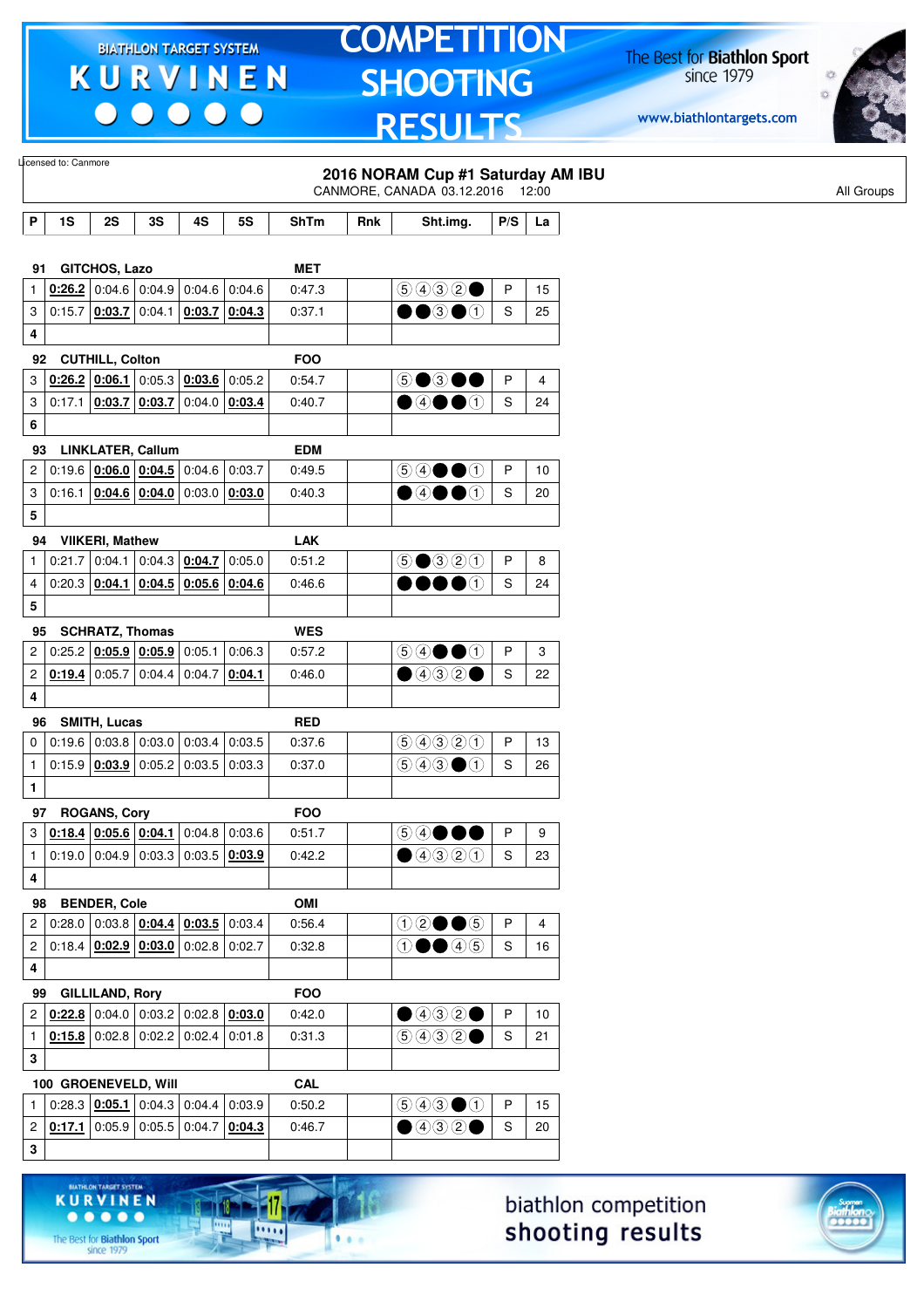$\begin{array}{c|c|c|c|c} \hline \bullet & \bullet & \bullet & \bullet & \bullet \end{array}$ 

# **TOMPETITION SHOOTING RESULTS**

The Best for **Biathlon Sport**<br>since 1979

www.biathlontargets.com



|                         | Licensed to: Canmore  |                          |                                                                                                                           |                 |                 |             |     | 2016 NORAM Cup #1 Saturday AM IBU<br>CANMORE, CANADA 03.12.2016 12:00                                                                                                                                                                                                                                                                               |              |                |
|-------------------------|-----------------------|--------------------------|---------------------------------------------------------------------------------------------------------------------------|-----------------|-----------------|-------------|-----|-----------------------------------------------------------------------------------------------------------------------------------------------------------------------------------------------------------------------------------------------------------------------------------------------------------------------------------------------------|--------------|----------------|
| P                       | 1S                    | 2S                       | 3S                                                                                                                        | 4S              | <b>5S</b>       | <b>ShTm</b> | Rnk | Sht.img.                                                                                                                                                                                                                                                                                                                                            | P/S          | La             |
|                         |                       |                          |                                                                                                                           |                 |                 |             |     |                                                                                                                                                                                                                                                                                                                                                     |              |                |
|                         | 101 HOLLAND, Lance    |                          |                                                                                                                           |                 |                 | <b>CAN</b>  |     |                                                                                                                                                                                                                                                                                                                                                     |              |                |
| $\mathbf{1}$            |                       |                          | $0:14.6$ 0:06.6 0:04.4                                                                                                    | $0.04.5$ 0:04.9 |                 | 0:39.3      |     | $5 \bullet 320$                                                                                                                                                                                                                                                                                                                                     | $\mathsf{P}$ | 13             |
| 2                       |                       |                          | $0:15.6$   0:04.0   0:04.4                                                                                                | 0.04.2   0.04.1 |                 | 0:35.5      |     | $\bigcirc$ 4300                                                                                                                                                                                                                                                                                                                                     | S            | 16             |
| 3                       |                       |                          |                                                                                                                           |                 |                 |             |     |                                                                                                                                                                                                                                                                                                                                                     |              |                |
|                         | 102 SOHEILI, Arman    |                          |                                                                                                                           |                 |                 | <b>WES</b>  |     |                                                                                                                                                                                                                                                                                                                                                     |              |                |
| 5                       |                       | 0.36.2   0.09.2   0.07.1 |                                                                                                                           |                 | $0:06.5$ 0:05.9 | 1:12.8      |     |                                                                                                                                                                                                                                                                                                                                                     | P            | 4              |
| 2                       | 0:40.7                |                          | 0.06.9   0.05.9                                                                                                           |                 | $0:08.0$ 0:08.3 | 1:13.7      |     |                                                                                                                                                                                                                                                                                                                                                     | S            | 16             |
| $\overline{\mathbf{r}}$ |                       |                          |                                                                                                                           |                 |                 |             |     |                                                                                                                                                                                                                                                                                                                                                     |              |                |
|                         | 103 CONNELLY, Zachary |                          |                                                                                                                           |                 |                 | <b>BIA</b>  |     |                                                                                                                                                                                                                                                                                                                                                     |              |                |
| 4                       |                       |                          | $0.24.7$ 0:05.2 0:04.8 0:05.7 0:04.4                                                                                      |                 |                 | 0:54.5      |     | $\bullet\bullet\circ\circ\bullet$                                                                                                                                                                                                                                                                                                                   | P            | 9              |
| 4                       |                       |                          | $0.19.6$ $0.06.7$ 0:05.5 $0.05.8$ 0:04.4                                                                                  |                 |                 | 0:48.4      |     | $\bullet\bullet$ 300                                                                                                                                                                                                                                                                                                                                | S            | 16             |
| 8                       |                       |                          |                                                                                                                           |                 |                 |             |     |                                                                                                                                                                                                                                                                                                                                                     |              |                |
|                         | 104 BERG, Finn        |                          |                                                                                                                           |                 |                 | <b>CAL</b>  |     |                                                                                                                                                                                                                                                                                                                                                     |              |                |
| 0                       | 0:28.5                |                          | $0.04.8$ 0.03.5 0.05.3 0.04.0                                                                                             |                 |                 | 0:54.4      |     | 02345                                                                                                                                                                                                                                                                                                                                               | $\mathsf{P}$ | 10             |
| $\mathbf{1}$            | 0:24.0                |                          | $\vert 0.05.2 \vert 0.04.9 \vert 0.04.6 \vert 0.04.6$                                                                     |                 |                 | 0:51.3      |     | 0234                                                                                                                                                                                                                                                                                                                                                | S            | 19             |
| 1                       |                       |                          |                                                                                                                           |                 |                 |             |     |                                                                                                                                                                                                                                                                                                                                                     |              |                |
|                         | 105 CONNON, Liam      |                          |                                                                                                                           |                 |                 | <b>CAL</b>  |     |                                                                                                                                                                                                                                                                                                                                                     |              |                |
| 3                       |                       |                          | $0.27.9$ $0.04.6$ $0.05.0$ $0.03.2$ $0.03.3$                                                                              |                 |                 | 0:50.3      |     | 50300                                                                                                                                                                                                                                                                                                                                               | P            | 5              |
| 4                       |                       |                          | $0:23.5$ 0:07.5 0:04.0                                                                                                    |                 | $0.03.3$ 0.02.8 | 0:47.7      |     | $\bullet\bullet$ 300                                                                                                                                                                                                                                                                                                                                | S            | 24             |
| $\overline{\mathbf{7}}$ |                       |                          |                                                                                                                           |                 |                 |             |     |                                                                                                                                                                                                                                                                                                                                                     |              |                |
|                         | 106 EYRE, Gareth      |                          |                                                                                                                           |                 |                 | <b>FOO</b>  |     |                                                                                                                                                                                                                                                                                                                                                     |              |                |
| 1                       |                       |                          | $0.22.3$ 0:06.2 0:06.5 0:07.6 0:06.1                                                                                      |                 |                 | 0:59.6      |     | $\bigcirc \bigcirc \bigcirc \bigcirc \bigcirc \bigcirc \bullet$                                                                                                                                                                                                                                                                                     | P            | $\overline{c}$ |
| 3                       |                       |                          | $0.22.0$ 0.06.6 0.04.3                                                                                                    | $0.04.9$ 0:03.7 |                 | 0:52.1      |     | $\bullet$ 4300                                                                                                                                                                                                                                                                                                                                      | S            | 21             |
| 4                       |                       |                          |                                                                                                                           |                 |                 |             |     |                                                                                                                                                                                                                                                                                                                                                     |              |                |
|                         | 107 WAKEMAN, Hans     |                          |                                                                                                                           |                 |                 | <b>CAS</b>  |     |                                                                                                                                                                                                                                                                                                                                                     |              |                |
| 3                       |                       |                          | $0.03.8$ $0.06.0$ 0:09.5 $0.06.5$ 0:04.9                                                                                  |                 |                 | 0:47.6      |     | $\bullet\bullet$ 3 $\bullet$ 5                                                                                                                                                                                                                                                                                                                      | P            | $\overline{7}$ |
| 5                       |                       |                          | $0.16.6$ $0.02.8$ $0.05.5$ $0.04.7$ $0.03.7$                                                                              |                 |                 | 0:41.8      |     | $\bullet\bullet\bullet\bullet\bullet$                                                                                                                                                                                                                                                                                                               | S            | 26             |
| 8                       |                       |                          |                                                                                                                           |                 |                 |             |     |                                                                                                                                                                                                                                                                                                                                                     |              |                |
|                         | 108 MCLEAN, Sean      |                          |                                                                                                                           |                 |                 | <b>FOO</b>  |     |                                                                                                                                                                                                                                                                                                                                                     |              |                |
| 2                       |                       |                          | $0.24.8$   $0.03.5$   $0.03.6$   $0.03.7$   0.05.4                                                                        |                 |                 | 0:49.0      |     | $\bullet\bullet$ 320                                                                                                                                                                                                                                                                                                                                | $\mathsf{P}$ | 10             |
| 2                       |                       | $0:17.1$ 0:02.8 0:03.1   |                                                                                                                           | $0.02.6$ 0.03.3 |                 | 0:35.6      |     | $\begin{picture}(150,20) \put(0,0){\line(1,0){10}} \put(15,0){\line(1,0){10}} \put(15,0){\line(1,0){10}} \put(15,0){\line(1,0){10}} \put(15,0){\line(1,0){10}} \put(15,0){\line(1,0){10}} \put(15,0){\line(1,0){10}} \put(15,0){\line(1,0){10}} \put(15,0){\line(1,0){10}} \put(15,0){\line(1,0){10}} \put(15,0){\line(1,0){10}} \put(15,0){\line($ | S            | 20             |
| 4                       |                       |                          |                                                                                                                           |                 |                 |             |     |                                                                                                                                                                                                                                                                                                                                                     |              |                |
|                         | 109 KELLY, Kieran     |                          |                                                                                                                           |                 |                 | CAL         |     |                                                                                                                                                                                                                                                                                                                                                     |              |                |
| 1                       |                       |                          | $0.20.1 \mid 0.04.9 \mid 0.04.5 \mid 0.04.9 \mid 0.04.3$                                                                  |                 |                 | 0:46.7      |     | $\bigcirc \bigcirc \bigcirc \bigcirc \bigcirc \bigcirc \bigcirc$                                                                                                                                                                                                                                                                                    | $\mathsf{P}$ | 9              |
| 4                       |                       |                          | $\vert$ <u>0:26.9 <math>\vert</math> 0:05.6 <math>\vert</math> 0:04.3 <math>\vert</math></u> 0:04.6 $\vert$ <u>0:04.6</u> |                 |                 | 0:53.9      |     | $\bullet\bullet\bullet\circ\bullet$                                                                                                                                                                                                                                                                                                                 | S            | 17             |
| 5                       |                       |                          |                                                                                                                           |                 |                 |             |     |                                                                                                                                                                                                                                                                                                                                                     |              |                |
|                         | 110 CHAMPAGNE, Xavier |                          |                                                                                                                           |                 |                 | <b>CAL</b>  |     |                                                                                                                                                                                                                                                                                                                                                     |              |                |
| 1                       |                       |                          | $0:20.0$ 0:04.6 $0:04.1$ 0:04.5 0:04.3                                                                                    |                 |                 | 0:48.2      |     | $02 \bullet 45$                                                                                                                                                                                                                                                                                                                                     | $\mathsf{P}$ | 12             |
| 4                       |                       |                          | $0.18.4$ $0.04.1$ $0.03.5$ $0.03.4$ $0.08.9$                                                                              |                 |                 | 0:47.4      |     | $\bullet\bullet$ 300                                                                                                                                                                                                                                                                                                                                | S            | 19             |
| 5                       |                       |                          |                                                                                                                           |                 |                 |             |     |                                                                                                                                                                                                                                                                                                                                                     |              |                |
|                         |                       |                          |                                                                                                                           |                 |                 |             |     |                                                                                                                                                                                                                                                                                                                                                     |              |                |





The Best for **Biathlon Sport**<br>since 1979

**KURVINEN** 

 $. . . . .$ 

-17

**DOM:**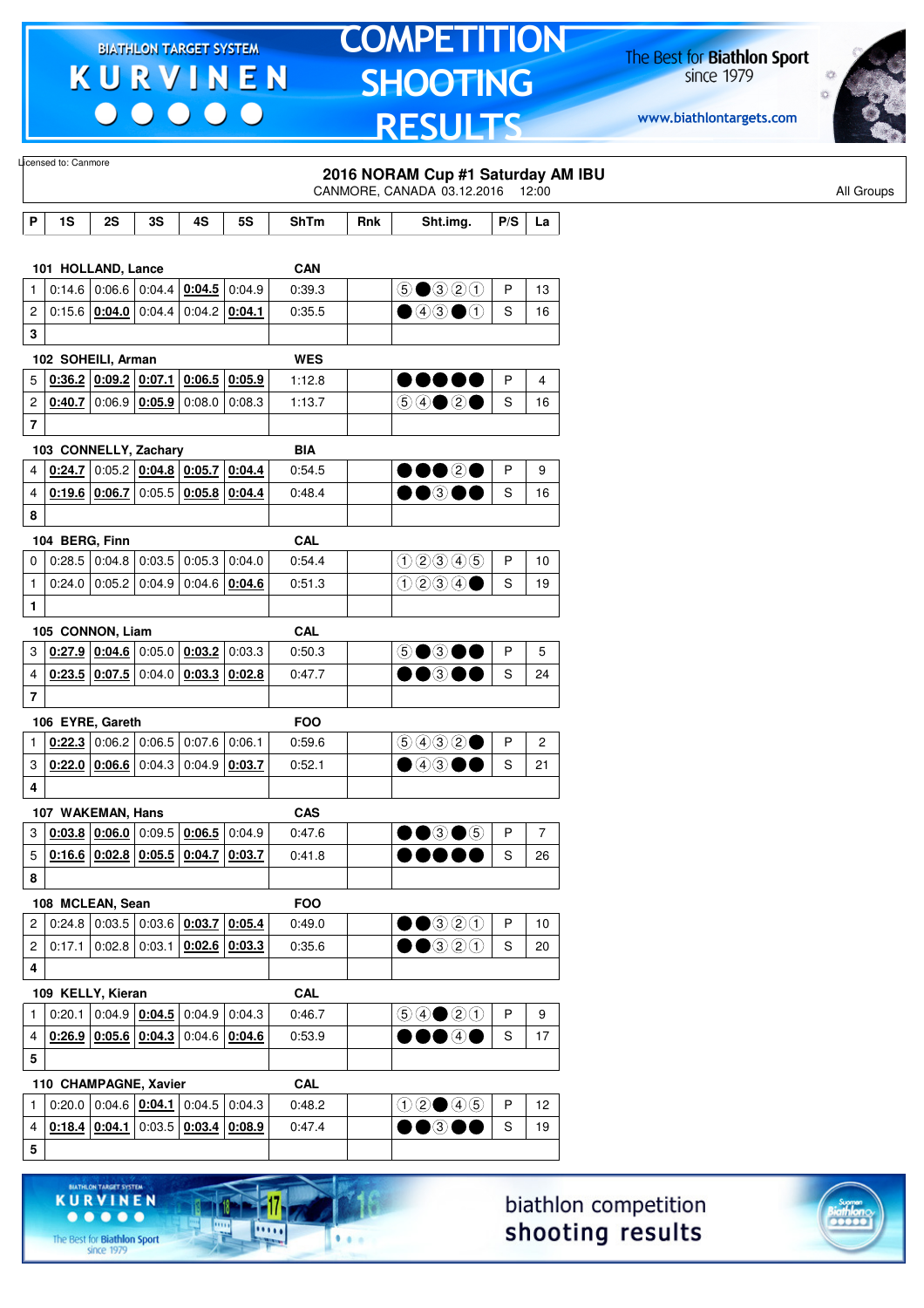$\begin{array}{c} \bullet\bullet\bullet\bullet\bullet\bullet \end{array}$ 

### **TOMPETITION** SHOOTING **RESULTS**

The Best for **Biathlon Sport**<br>since 1979

www.biathlontargets.com



|                | Licensed to: Canmore  |                        |                                                                    |                 |           |            |     | 2016 NORAM Cup #1 Saturday AM IBU                                |               |                 |
|----------------|-----------------------|------------------------|--------------------------------------------------------------------|-----------------|-----------|------------|-----|------------------------------------------------------------------|---------------|-----------------|
|                |                       |                        |                                                                    |                 |           |            |     | CANMORE, CANADA 03.12.2016 12:00                                 |               |                 |
| P              | 1S                    | 2S                     | 3S                                                                 | 4S              | <b>5S</b> | ShTm       | Rnk | Sht.img.                                                         | P/S           | La              |
|                |                       |                        |                                                                    |                 |           |            |     |                                                                  |               |                 |
|                | 111 FORER, Henry      |                        |                                                                    |                 |           | <b>EDM</b> |     |                                                                  |               |                 |
| 0              |                       |                        | $0.24.0$ 0.07.5 0.06.9 0.08.4                                      |                 | 0:06.3    | 1:00.4     |     | 02345                                                            | P             | 11              |
| 4              |                       |                        | 0.20.3   0.04.7   0.03.4   0.02.7                                  |                 | 0:02.2    | 0:41.2     |     | $\bullet$ $\bullet$ $\circ$                                      | S             | 23              |
| 4              |                       |                        |                                                                    |                 |           |            |     |                                                                  |               |                 |
|                | 112 LUMBY, Logan      |                        |                                                                    |                 |           | <b>FOO</b> |     |                                                                  |               |                 |
| 0              |                       |                        | $0.24.7$ 0.04.4 0.04.6 0.04.1                                      |                 | 0:04.0    | 0:45.3     |     | 9990                                                             | P             | 15              |
| 4              |                       |                        | $0.17.1$ 0.06.2 0.04.4 0.12.7                                      |                 | 0:07.4    | 0:59.7     |     | $\bullet$ 3000                                                   | S             | 30              |
| 4              |                       |                        |                                                                    |                 |           |            |     |                                                                  |               |                 |
|                | 113 SAUNDERS, Devin   |                        |                                                                    |                 |           | <b>CAM</b> |     |                                                                  |               |                 |
| 4              |                       |                        | $0.23.0$ $0.07.2$ $0.08.3$                                         | 0:09.0          | 0:06.9    | 1:04.0     |     | $\bullet$ 4000                                                   | P             | 6               |
| 3              |                       |                        | 0.30.5   0.09.0   0.03.8   0.04.1                                  |                 | 0:07.1    | 1:02.5     |     | $\bullet\bullet$ 3 $\bullet\circ$                                | ${\mathsf S}$ | 25              |
| 7              |                       |                        |                                                                    |                 |           |            |     |                                                                  |               |                 |
|                | 114 MILLS, Joseph     |                        |                                                                    |                 |           | <b>FOO</b> |     |                                                                  |               |                 |
| 2              |                       | $0.40.7$ 0:03.8 0:04.1 |                                                                    | 0:03.7          | 0:04.2    | 1:04.1     |     | $\circledcirc \bullet \circledcirc \bullet \circledcirc$         | P             | $\overline{c}$  |
| $\mathbf{1}$   |                       |                        | $0.29.3$ 0:03.6 0:03.0                                             | 0:02.7          | 0:02.6    | 0:43.4     |     | (50000)                                                          | S             | 16              |
| 3              |                       |                        |                                                                    |                 |           |            |     |                                                                  |               |                 |
|                | 115 HAY, Colton       |                        |                                                                    |                 |           | <b>TEL</b> |     |                                                                  |               |                 |
| 1              |                       |                        | $0.30.6$ 0:08.1 0:03.5 0:03.7                                      |                 | 0:03.7    | 0:57.5     |     | ②③④④⑤                                                            | P             | $\overline{7}$  |
| 2              |                       | 0:20.5   0:03.0        | 0:04.7                                                             | 0:02.8          | 0:03.4    | 0:39.2     |     | $\circledcirc$ $\bullet$ $\circledcirc$                          | S             | 17              |
| 3              |                       |                        |                                                                    |                 |           |            |     |                                                                  |               |                 |
|                | 116 MALKINSON, Sam    |                        |                                                                    |                 |           | <b>FOO</b> |     |                                                                  |               |                 |
| 3              |                       | $0.21.8$ 0.03.0        | 0:02.6                                                             | 0:02.7          | 0:02.7    | 0:35.1     |     | $\bullet$ 4300                                                   | P             | 13              |
| 3              |                       | $0:10.2$ 0:04.4        |                                                                    | $0:02.6$ 0:01.8 | 0:02.3    | 0:24.5     |     | 5●3●●                                                            | S             | 18              |
| 6              |                       |                        |                                                                    |                 |           |            |     |                                                                  |               |                 |
|                |                       |                        |                                                                    |                 |           | <b>FOO</b> |     |                                                                  |               |                 |
| 2              | 117 PAZDAN, Christian |                        | $0.26.6$ $0.05.8$ 0.02.4 0.02.6 0.02.2                             |                 |           | 0:47.0     |     | $\bigcirc$ 4300                                                  | P             | 10              |
| $\mathbf{1}$   |                       |                        | $0:15.4$ 0:05.0 0:04.0 0:03.6 0:03.5                               |                 |           | 0:35.8     |     | ④④③③                                                             | S             | 23              |
| 3              |                       |                        |                                                                    |                 |           |            |     |                                                                  |               |                 |
|                |                       |                        |                                                                    |                 |           |            |     |                                                                  |               |                 |
|                | 118 ALGRA, Ethan      |                        |                                                                    |                 |           | <b>WES</b> |     |                                                                  | P             |                 |
| 0              |                       |                        | $0.28.2$ 0.03.4 0.03.0 0.02.4                                      |                 | 0:02.4    | 0:44.2     |     | 9990                                                             |               | 14              |
| $\mathbf{1}$   |                       |                        | $0.27.8$ 0.05.0 $0.03.9$ 0.04.3 0.04.4                             |                 |           | 0:51.2     |     | $\bigcirc \bigcirc \bigcirc \bigcirc \bigcirc \bigcirc \bigcirc$ | $\mathsf S$   | 21              |
| 1              |                       |                        |                                                                    |                 |           |            |     |                                                                  |               |                 |
|                | 119 LOVSTROM, Reid    |                        |                                                                    |                 |           | <b>FOO</b> |     |                                                                  |               |                 |
| 2              |                       |                        | 0.12.9   0.02.5   0.02.3   0.02.5                                  |                 | 0:03.8    | 0:39.9     |     | $\circledcirc \bullet \bullet \circledcirc \circledcirc$         | P             | 9               |
| 3              |                       |                        | $\vert 0.13.8 \vert 0.02.8 \vert 0.03.5 \vert 0.02.5 \vert 0.02.6$ |                 |           | 0:31.0     |     | $\textcolor{red}{\bullet}$ 43 00                                 | S             | 24              |
| 5              |                       |                        |                                                                    |                 |           |            |     |                                                                  |               |                 |
|                | 120 BUSSANI, Emmanuel |                        |                                                                    |                 |           | <b>WES</b> |     |                                                                  |               |                 |
| $\mathbf{1}$   |                       |                        | $0:29.6$ $0.05.2$ 0:05.5 0:05.5 0:04.9                             |                 |           | 0:58.1     |     | $0$ $0$ $0$ $0$ $0$                                              | P             | $5\phantom{.0}$ |
| $\overline{2}$ |                       |                        | $0.27.9$ 0.05.5 $0.04.1$ 0.03.8 0.04.5                             |                 |           | 0:53.5     |     | $02 \bullet 5$                                                   | S             | 16              |
| $\bf{3}$       |                       |                        |                                                                    |                 |           |            |     |                                                                  |               |                 |
|                |                       |                        |                                                                    |                 |           |            |     |                                                                  |               |                 |

biathlon competition shooting results



The Best for **Biathlon Sport**<br>since 1979

**KURVINEN** 

117.

 $\overline{\cdots}$